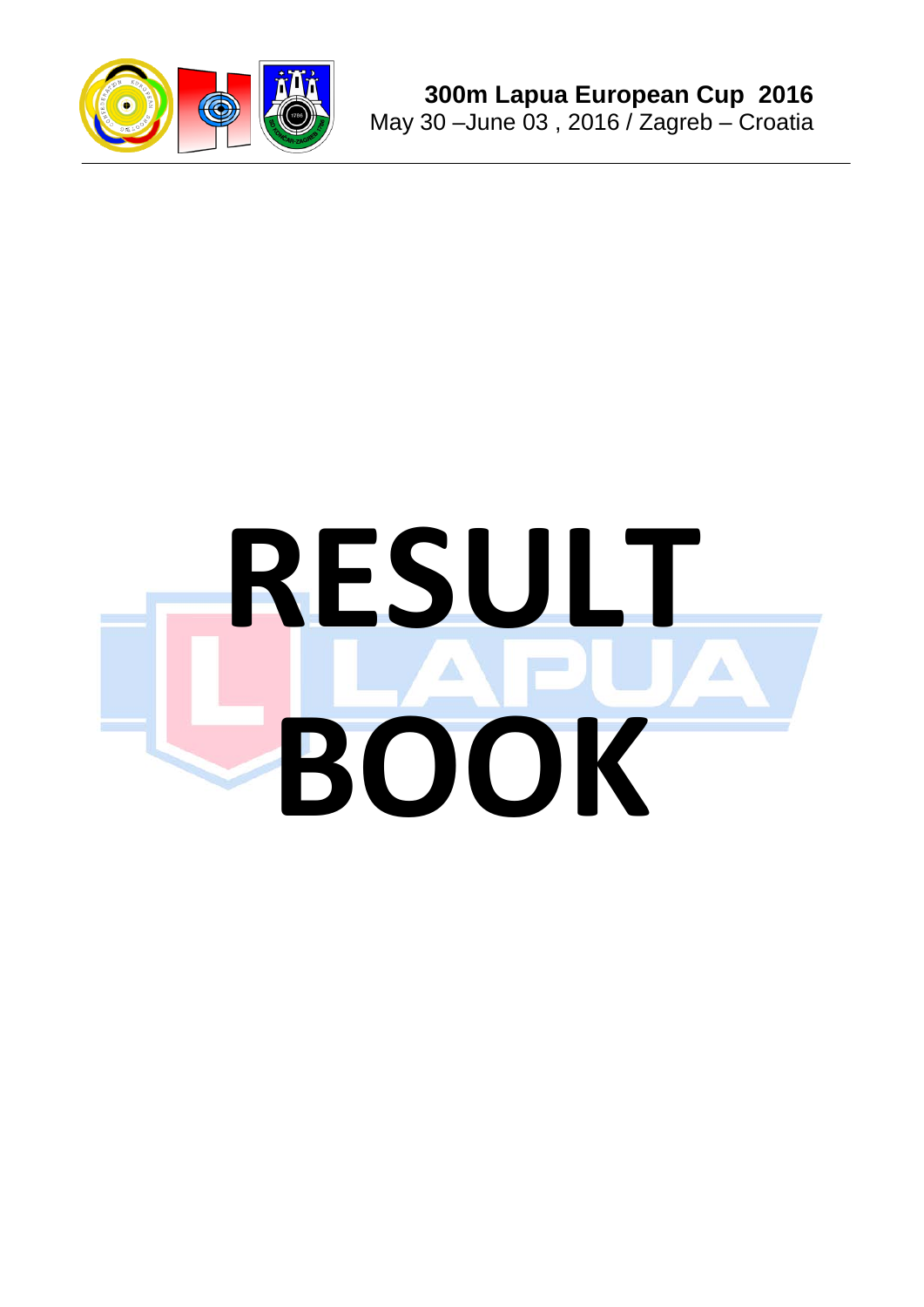

# **LIST OF CONTENTS**

**Index**

Competition Officials

Final Competition Programme

Entry List by Number

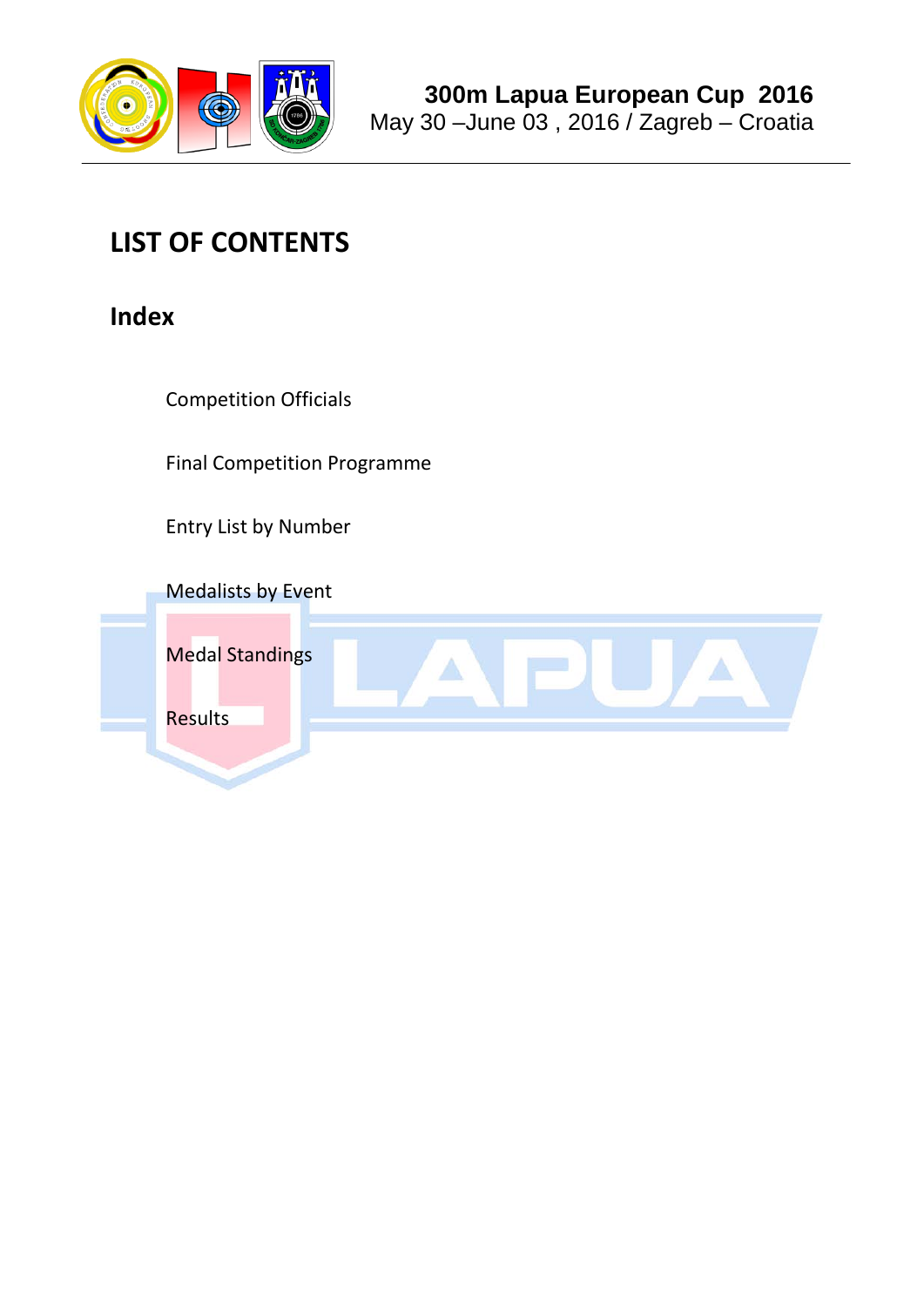

# **COMPETITION OFFICIALS**

| <b>JURY OF APPEAL</b>                  |                            |            |               |
|----------------------------------------|----------------------------|------------|---------------|
| Chairman                               | <b>Dragutin VRBEK</b>      | <b>CRO</b> | A 4139        |
| Member                                 | <b>Tomislav SEPEC</b>      | <b>CRO</b> | A 616         |
| Member                                 | <b>Biserka VRBEK</b>       | <b>CRO</b> | A 3761        |
| <b>RIFLE JURY</b>                      |                            |            |               |
| Chairman                               | <b>Branko SMILJANIC</b>    | <b>GER</b> | A 5096        |
| Member                                 | Dubravko STRUKIC           | <b>CRO</b> | A 2450        |
| Member                                 | Ivan CVITAK                | <b>CRO</b> | B 3177        |
| <b>CLASSIFICATION JURY</b>             |                            |            |               |
| Chairman                               | <b>Branka LOVRECEK-FAJ</b> | <b>CRO</b> | A 790         |
| Member                                 | Jadranka STRUKIC           | <b>CRO</b> | A 3191        |
| Member                                 | <b>Brigita ZDENJAK</b>     | <b>CRO</b> | B 2453        |
|                                        |                            |            |               |
| <b>COMPETITION MANAGER</b>             | <b>Ivan CVITAK</b>         | <b>CRO</b> | <b>B</b> 3177 |
| <b>300m SHOOTING RANGE</b>             |                            |            |               |
| <b>Chief Range Officer</b>             | <b>Branko SMILJANIC</b>    | <b>CRO</b> | A 5096        |
| <b>Range Officer</b>                   | <b>Ivica KURTOVIC</b>      | <b>CRO</b> | C 1191        |
| Range Officer                          | <b>Antun SUDAR</b>         | <b>CRO</b> | C 1327        |
| Range Officer                          | <b>Kresimir VRKLJAN</b>    | <b>CRO</b> | C 1380        |
| <b>EQUIPMENT CONTROL</b>               |                            |            |               |
| <b>Chief Equipment Control Officer</b> | <b>Kresimir VRKLJAN</b>    | <b>CRO</b> | C 1380        |
| <b>Equipment Control Officer</b>       | Ivica KURTOVIC             | <b>CRO</b> | C 1191        |
| <b>Equipment Control Officer</b>       | <b>Antun SUDAR</b>         | <b>CRO</b> | C 1327        |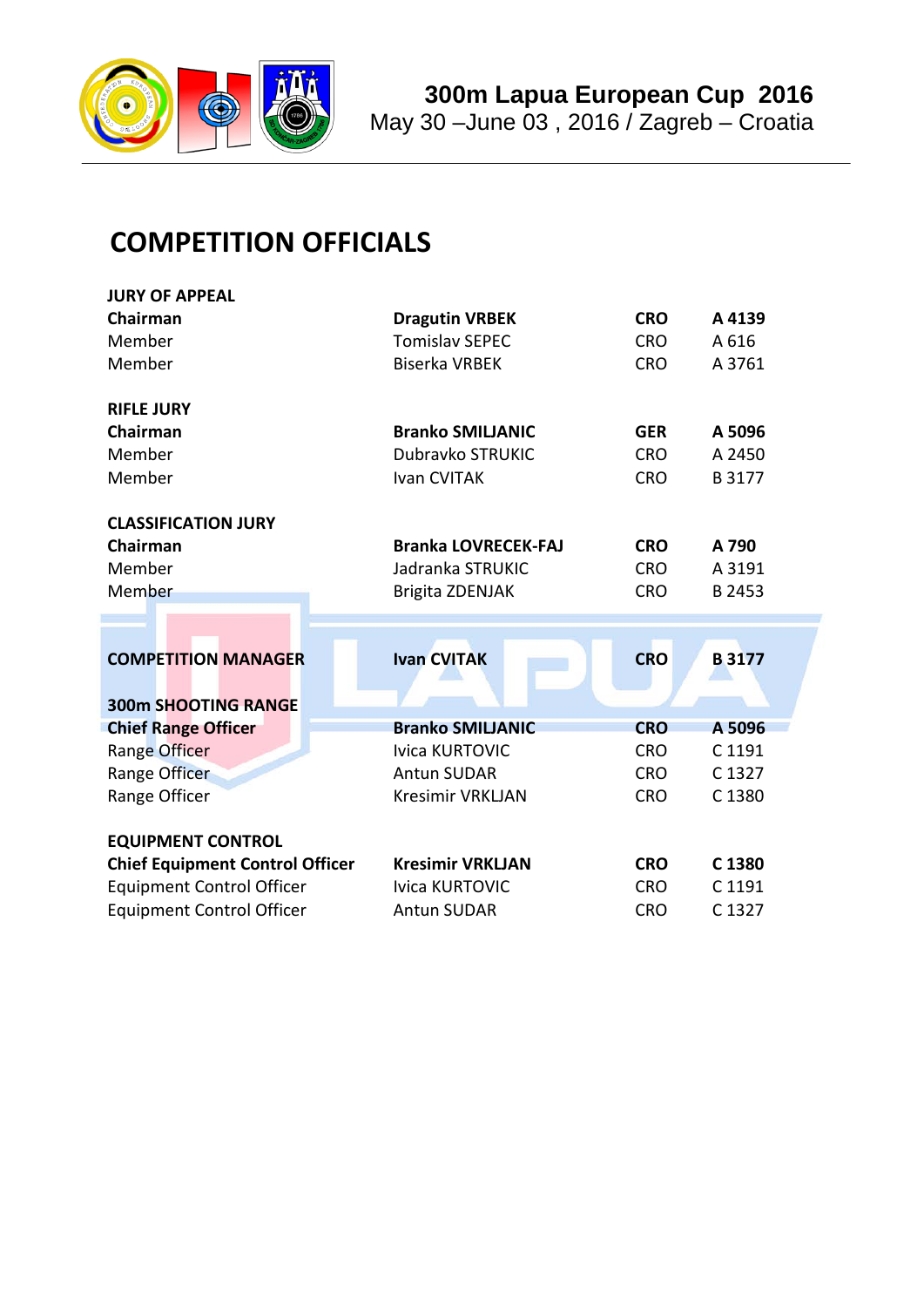

May 30 –June 03 , 2016 / Zagreb – Croatia

# **FINAL PROGRAMME**

#### **Monday, May 30, 2016**

Arrival of the Delegations

14:00-18:00 300m Rifle Unofficial Training, Equipment Control

#### **Tuesday, May 31, 2016**

Arrival of the Delegations 15:00 Technical Meeting

14:00-18:00 300m Rifle Unofficial Training, Equipment Control

#### **Wednesday, June 01, 2016**

## **11:45-12:45 300m Rifle Prone Men Elim. Relay 1 – Elimination**

#### 15:15-15:30 15:30-15:45 **15:45-16:45 300m Rifle Prone Men - Competition** 17:45-18:45 19:00-20:15

## **Thursday, June 02, 2016**

| 08:00-19:00 | <b>Equipment Control</b>                                              |
|-------------|-----------------------------------------------------------------------|
| 08:30-09:30 | 300m Rifle Prone Men Elim. Relay 1 - PET                              |
| 09:45-10:45 | 300m Rifle Prone Men Elim. Relay 2 + Women - PET                      |
| 11:15-11:30 | 300m Rifle Prone Men Elim. Relay 1 - Reporting Time                   |
| 11:30-11:45 | 300m Rifle Prone Men Elim. Relay 1 - Preparation and Sighting<br>Time |
| 11:45-12:45 | 300m Rifle Prone Men Elim. Relay 1 - Elimination                      |
| 13:15-13:30 | 300m Rifle Prone Men Elim. Relay 2 + Women - Reporting Time           |
| 13:30-13:45 | 300m Rifle Prone Men Elim. Relay 2 + Women - Preparation and          |
|             | <b>Sighting Time</b>                                                  |
| 13:45-14:45 | 300m Rifle Prone Men Elim. Relay 2 - Elimination                      |
|             | + Women - Competition                                                 |
| 15:15-15:30 | 300m Rifle Prone Men - Reporting Time                                 |
| 15:30-15:45 | 300m Rifle Prone Men - Preparation and Sighting Time                  |
| 15:45-16:45 | 300m Rifle Prone Men - Competition                                    |
| 17:15       | Awarding Ceremony - 300m Rifle Prone (Men & Women)                    |
| 17:45-18:45 | 300m Rifle 3 Positions Women - PET                                    |
| 19:00-20:15 | 300m Rifle 3 Positions Men - PET                                      |

#### 08:00-17:00 Equipment Control 09:00-09:15 300m Rifle 3 Positions Men – Reporting Time 09:15-09:30 300m Rifle 3 Positions Men – Preparation and Sighting Time **09:30-12:30 300m Rifle 3 Positions Men – Competition** 13.00-13:15 300m Rifle 3 Positions Women – Reporting Time 13:15-13:30 300m Rifle 3 Positions Women – Preparation and Sighting Time **13.30-15:30 300m Rifle 3 Positions Women – Competition** 16:00 Awarding Ceremony – 300m Rifle 3 Positions (Men & Women) 16:30-17:30 300m Standard Rifle Men – PET 20:00 Banquet at the Hotel "DELMINIVM"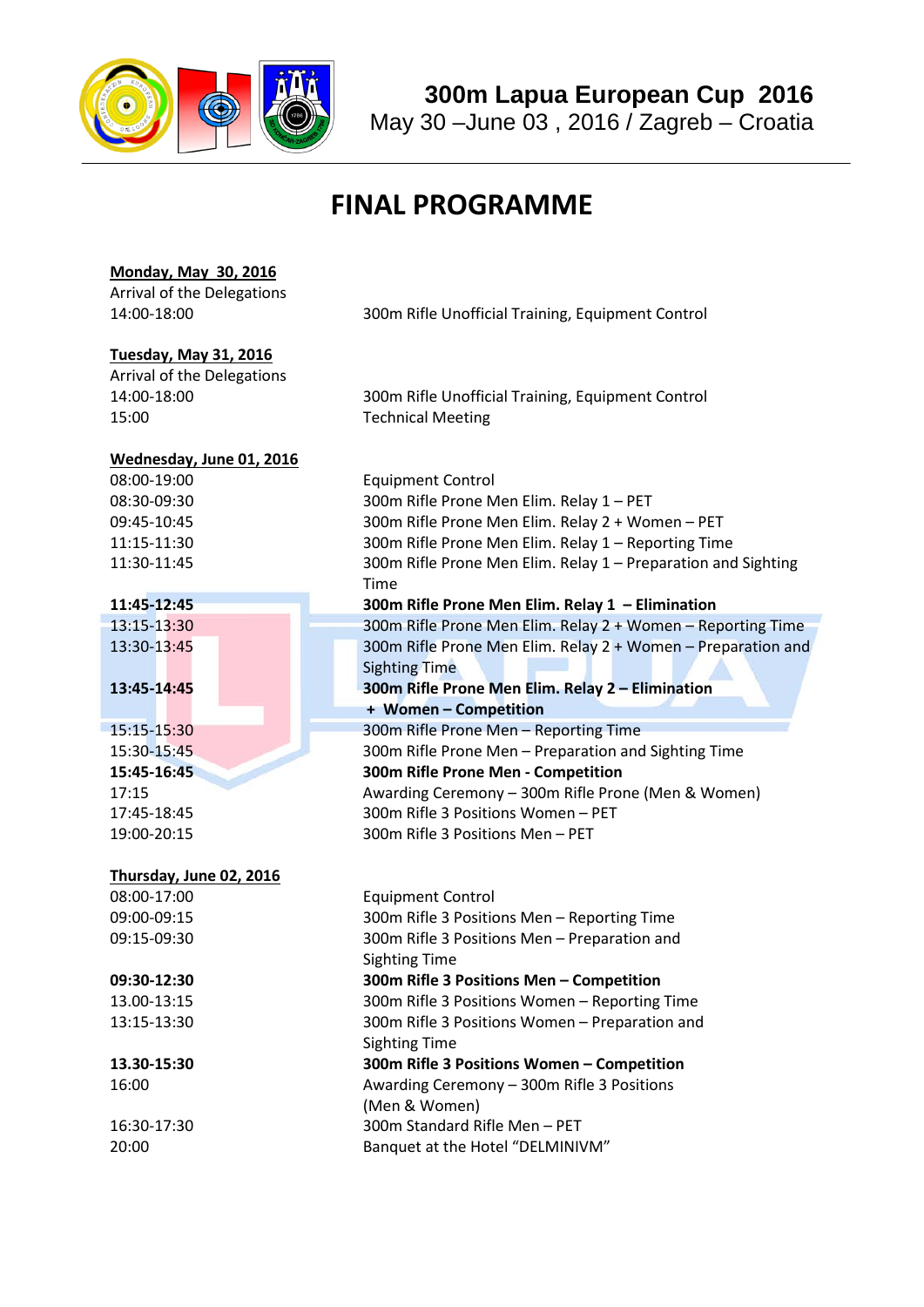

# **Friday, June 03, 2016** 08:00-12:30 Equipment Control

09:00-09:15 300m Standard Rifle Men – Reporting Time 09:15-09.30 300m Standard Rifle Men – Preparation and Sighting Time **09:30-11:30 300m Standard Rifle Men – Competition** 12:15 Awarding Ceremony – 300m Standard Rifle Men 12:45 Farewell Buffet Lunch at the Shooting Range Departure of the Delegations

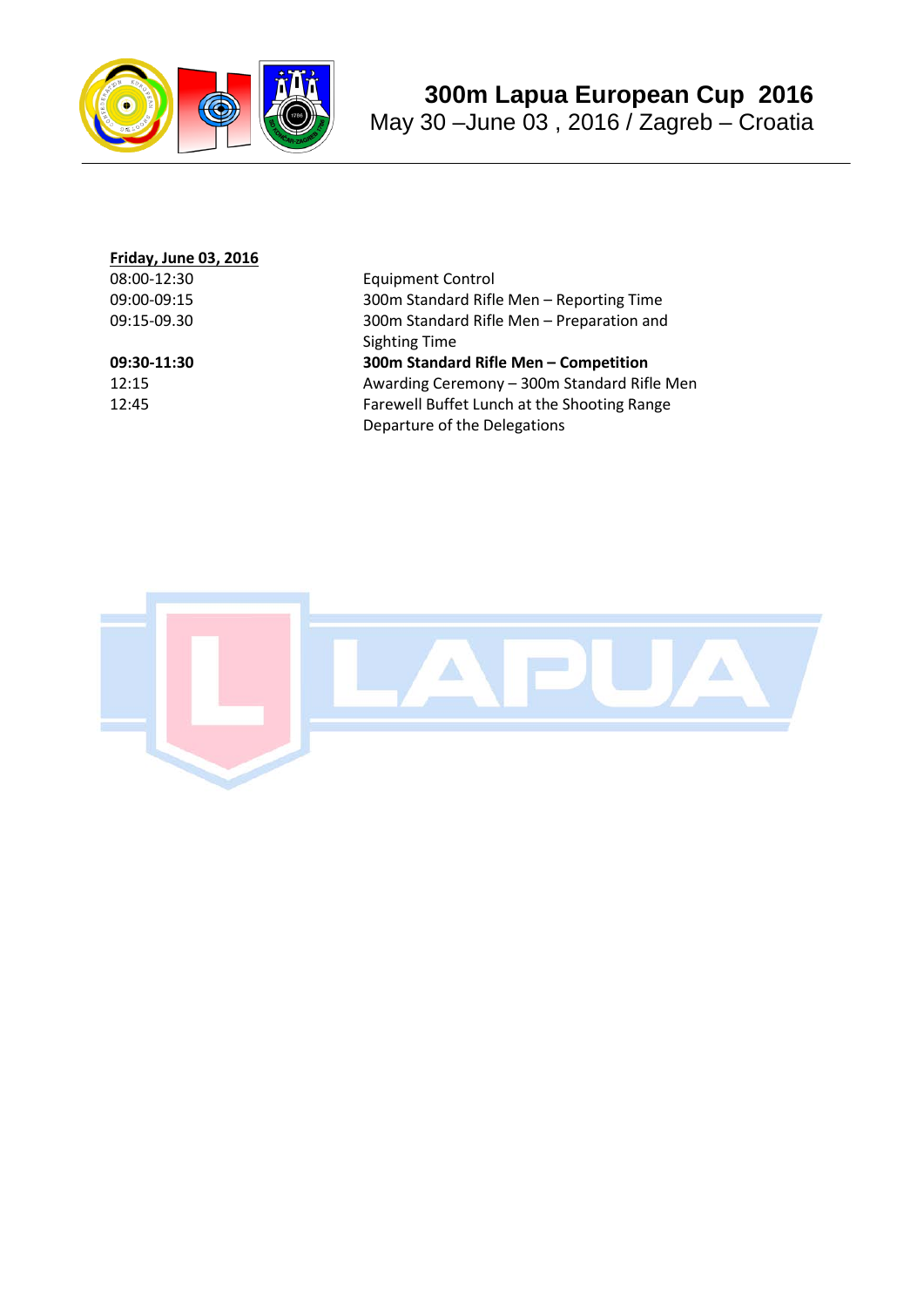

# **ENTRY LIST BY NUMBER**

#### **As of June 3, 2016**

|                   |                | <b>MEN</b>     |                         | <b>WOMEN</b>            |                | <b>TOTAL</b>            |  |
|-------------------|----------------|----------------|-------------------------|-------------------------|----------------|-------------------------|--|
| <b>NAT</b>        | 300FR3X40      | 300STR3X20     | <b>300FR60PR</b>        | 300R3X20                | 300R60PR       |                         |  |
| <b>AUT</b>        | $\mathbf{1}$   | $\mathbf 1$    | $\overline{2}$          |                         |                | $\overline{\mathbf{4}}$ |  |
| <b>CRO</b>        |                |                | $\overline{2}$          | $\mathbf 1$             | $\mathbf 1$    | $\overline{\mathbf{4}}$ |  |
| <b>DEN</b>        |                |                | $\mathbf 1$             |                         |                | $\mathbf{1}$            |  |
| <b>EST</b>        |                |                |                         | $\overline{2}$          | $\overline{2}$ | $\overline{\mathbf{4}}$ |  |
| <b>FIN</b>        | $\mathbf 1$    | $\mathbf{1}$   | $\mathbf{1}$            |                         |                | $\overline{\mathbf{3}}$ |  |
| <b>GBR</b>        |                |                | $\overline{2}$          |                         | $\mathbf{1}$   | $\overline{\mathbf{3}}$ |  |
| <b>GER</b>        | $\mathbf{1}$   |                | $\overline{\mathbf{3}}$ |                         | $\mathbf{1}$   | 5                       |  |
| <b>HUN</b>        | $\mathbf{1}$   | $\mathbf 1$    | $\mathbf 1$             |                         |                | 3                       |  |
| <b>ITA</b>        | $\mathbf{1}$   | $\overline{3}$ | $\mathbf{1}$            |                         |                | 5                       |  |
| <b>POL</b>        | $\mathbf{3}$   | $\mathbf{3}$   | 5                       |                         |                | 11                      |  |
| <b>SLO</b>        | $\overline{3}$ | 3              | 5                       | $\mathbf{1}$            | $\mathbf{1}$   | 13                      |  |
| SUI               | $\overline{2}$ | $\overline{2}$ | 3                       | $\mathbf{3}$            | $\mathbf{3}$   | 13                      |  |
| <b>TOTAL (12)</b> | 13             | 14             | 26                      | $\overline{\mathbf{z}}$ | 9              | 69                      |  |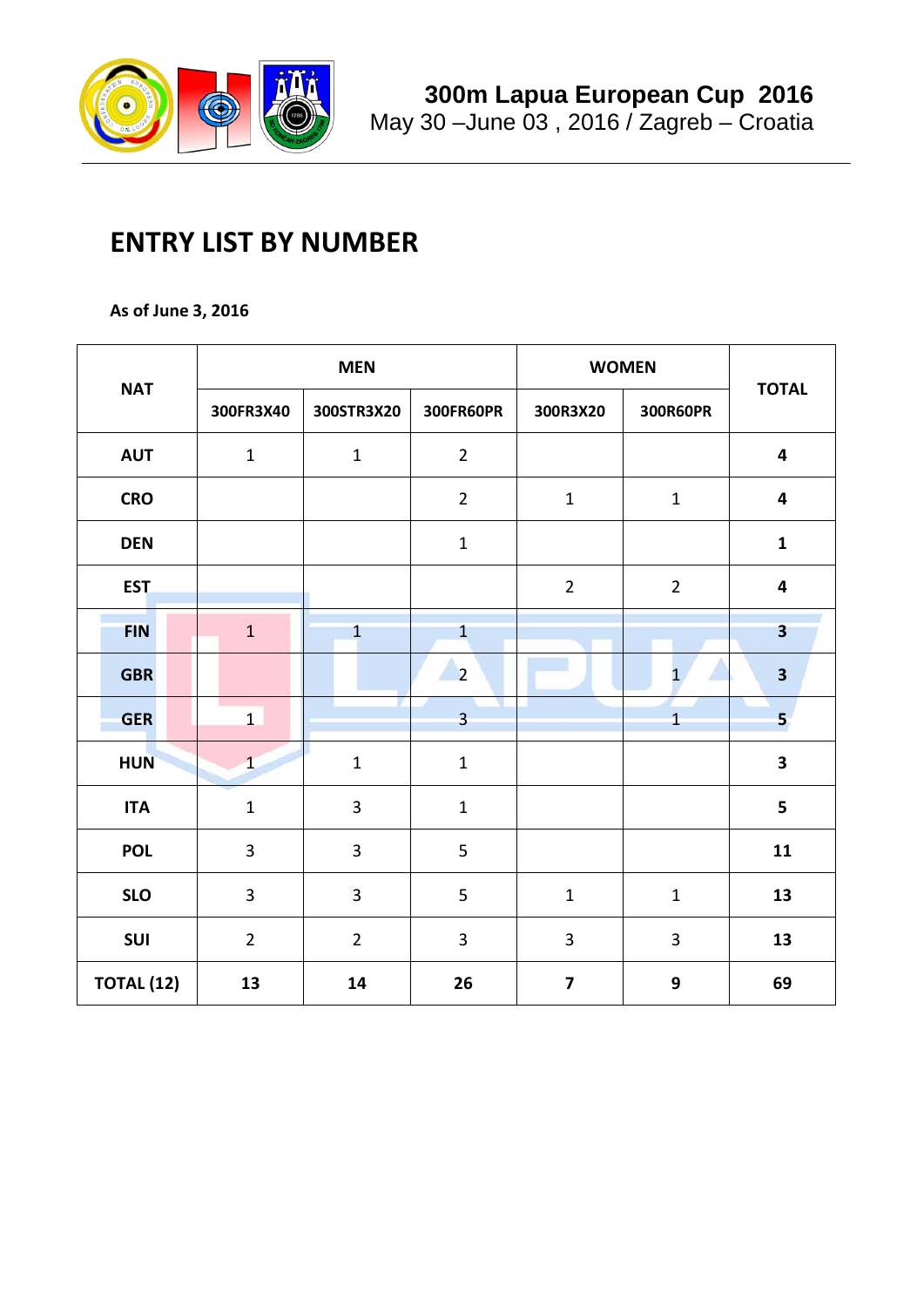

# **LIST OF MEDALISTS**

**As of June 3, 2016**

| <b>INDIVIDUAL</b> | 300m RIFLE 3 POSITIONS - MEN (June 2, 2016)   |            |           |  |  |  |  |  |  |  |
|-------------------|-----------------------------------------------|------------|-----------|--|--|--|--|--|--|--|
| 1.                | DEBEVEC, Rajmond                              | <b>SLO</b> | 1175      |  |  |  |  |  |  |  |
| 2.                | SIDI, Peter                                   | <b>HUN</b> | 1173      |  |  |  |  |  |  |  |
| 3.                | RUMPLER, Gernot                               | <b>AUT</b> | 1166      |  |  |  |  |  |  |  |
| <b>TEAM</b>       |                                               |            |           |  |  |  |  |  |  |  |
| 1.                | <b>SLOVENIA</b>                               | <b>SLO</b> | 3450      |  |  |  |  |  |  |  |
| 2.                | <b>POLAND</b>                                 | POL        | 3398      |  |  |  |  |  |  |  |
|                   |                                               |            |           |  |  |  |  |  |  |  |
| <b>INDIVIDUAL</b> | 300m STANDARD RIFLE-MEN (June 3, 2016)        |            |           |  |  |  |  |  |  |  |
| 1.                | RUMPLER, Gernot                               | <b>AUT</b> | 585       |  |  |  |  |  |  |  |
| 2.                | DEBEVEC, Rajmond                              | <b>SLO</b> | 578       |  |  |  |  |  |  |  |
| 3.                | SIDI, Peter                                   | <b>HUN</b> | 575       |  |  |  |  |  |  |  |
| <b>TEAM</b>       |                                               |            |           |  |  |  |  |  |  |  |
| 1.                | <b>SLOVENIA</b>                               | <b>SLO</b> | 1713      |  |  |  |  |  |  |  |
| 2.                | <b>POLAND</b>                                 | POL        | 1692      |  |  |  |  |  |  |  |
| 3.                | <b>ITALY</b>                                  | <b>ITA</b> | 1545      |  |  |  |  |  |  |  |
|                   |                                               |            |           |  |  |  |  |  |  |  |
|                   | 300m RIFLE PRONE - MEN (June 1, 2016)         |            |           |  |  |  |  |  |  |  |
| <b>INDIVIDUAL</b> |                                               |            |           |  |  |  |  |  |  |  |
| 1.                | DEBEVEC, Rajmond                              | <b>SLO</b> | 590       |  |  |  |  |  |  |  |
| 2.                | RUTONEN, Juha                                 | <b>FIN</b> | 588 (24x) |  |  |  |  |  |  |  |
| 3.                | RUMPLER, Gernot                               | <b>AUT</b> | 588 (21x) |  |  |  |  |  |  |  |
| <b>TEAM</b>       |                                               |            |           |  |  |  |  |  |  |  |
| 1.                | SWITZERLAND                                   | SUI        | 1758      |  |  |  |  |  |  |  |
| 2.                | <b>POLAND</b>                                 | POL        | 1749      |  |  |  |  |  |  |  |
| 3.                | <b>GERMANY</b>                                | <b>GER</b> | 1738      |  |  |  |  |  |  |  |
|                   |                                               |            |           |  |  |  |  |  |  |  |
|                   | 300m RIFLE 3 POSITIONS - WOMEN (June 2, 2016) |            |           |  |  |  |  |  |  |  |
| 1.                | <b>BRUHLMANN, Andrea</b>                      | SUI        | 580       |  |  |  |  |  |  |  |
| 2.                | <b>SCHNIDER, Marina</b>                       | SUI        | 576       |  |  |  |  |  |  |  |
| 3.                | ORAZEM, Renata                                | <b>SLO</b> | 569       |  |  |  |  |  |  |  |
|                   | 300m RIFLE PRONE - WOMEN (June 1, 2016)       |            |           |  |  |  |  |  |  |  |
| 1.                | ORAZEM, Renata                                | <b>SLO</b> | 594       |  |  |  |  |  |  |  |
| 2.                | SCHNIDER, Marina                              | SUI        | 590       |  |  |  |  |  |  |  |
| 3.                | KORTSAGINA, Ljudmila                          | <b>EST</b> | 586       |  |  |  |  |  |  |  |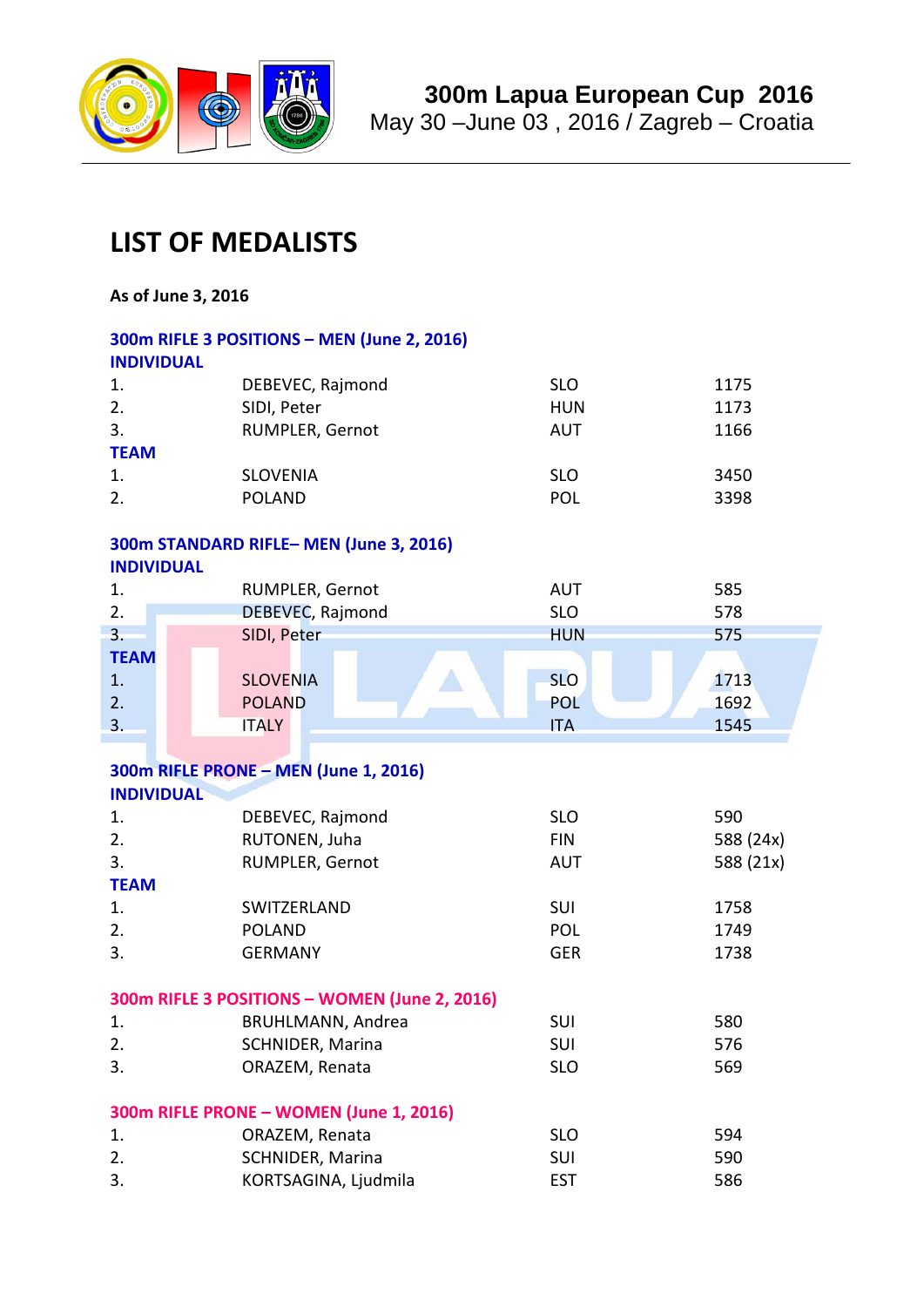

# **MEDAL STANDINGS**

**As of June 3, 2016**

|                         |              |                | <b>INDIVIDUAL</b> |                |                         | <b>TEAM</b>             |                |                | <b>TOTAL</b>            |                |                         |
|-------------------------|--------------|----------------|-------------------|----------------|-------------------------|-------------------------|----------------|----------------|-------------------------|----------------|-------------------------|
| <b>RANK</b>             | <b>NAT</b>   | G              | $\mathsf{S}$      | $\mathbf B$    | G                       | $\mathsf{s}$            | B              | <b>GOLD</b>    | <b>SILVER</b>           | <b>BRONZE</b>  | <b>TOTAL</b>            |
| $\mathbf{1}$            | <b>SLO</b>   | $\overline{3}$ | $\mathbf{1}$      | $\mathbf{1}$   | $\overline{2}$          |                         |                | $5\phantom{a}$ | $\mathbf{1}$            | $\mathbf{1}$   | $\overline{\mathbf{z}}$ |
| $\overline{2}$          | <b>SUI</b>   | $\mathbf{1}$   | $\overline{2}$    |                | $\mathbf{1}$            |                         |                | $\overline{2}$ | $\overline{2}$          |                | 4                       |
| $\overline{\mathbf{3}}$ | <b>AUT</b>   | $\mathbf{1}$   |                   | $\overline{2}$ |                         |                         |                | $\mathbf{1}$   |                         | $\overline{2}$ | $\overline{\mathbf{3}}$ |
| $\overline{\mathbf{4}}$ | <b>POL</b>   |                |                   |                |                         | 3                       |                |                | $\overline{\mathbf{3}}$ |                | $\overline{\mathbf{3}}$ |
| 5                       | <b>HUN</b>   |                | $\mathbf{1}$      | $\mathbf{1}$   |                         |                         |                |                | 1                       | 1              | $\overline{2}$          |
| $6\phantom{1}6$         | <b>FIN</b>   |                | $\overline{1}$    |                |                         |                         |                |                | $\mathbf{1}$            | А              | $\mathbf{1}$            |
| $\overline{7}$          | <b>EST</b>   |                |                   | $\mathbf{1}$   |                         |                         |                |                |                         | $\mathbf{1}$   | $\mathbf{1}$            |
|                         | <b>GER</b>   |                |                   |                |                         |                         | $\mathbf{1}$   |                |                         | $\mathbf{1}$   | $\mathbf{1}$            |
|                         | <b>ITA</b>   |                |                   |                |                         |                         | $\mathbf{1}$   |                |                         | $\mathbf{1}$   | $\mathbf{1}$            |
|                         | <b>TOTAL</b> | 5 <sup>5</sup> | 5                 | 5              | $\overline{\mathbf{3}}$ | $\overline{\mathbf{3}}$ | $\overline{2}$ | 8              | 8                       | 7              | 23                      |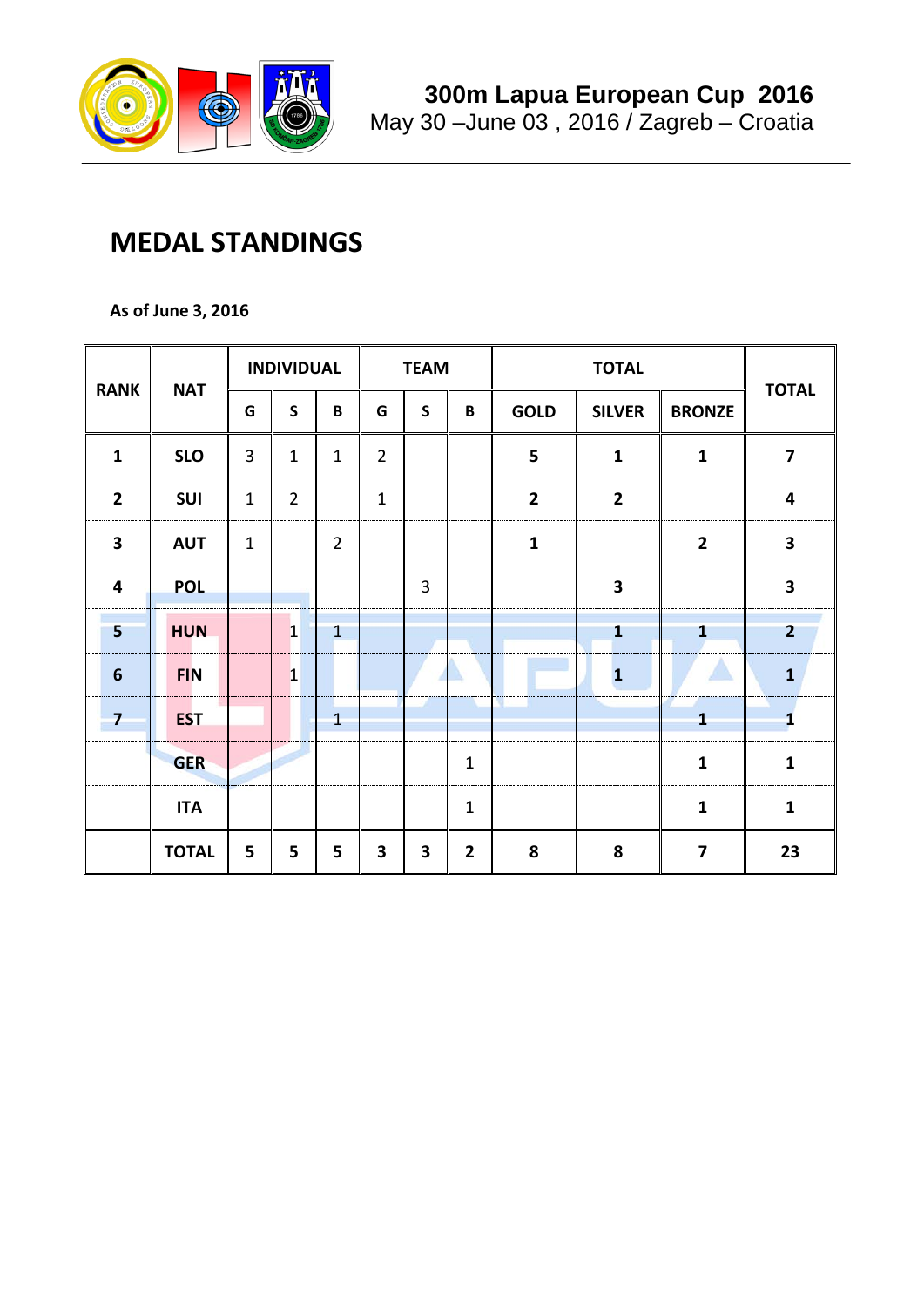#### **300m RIFLE 3 POSITIONS MEN RESULTS**

**Individual**



|  |  |  |  | Zagreb |  |  |  |  |
|--|--|--|--|--------|--|--|--|--|
|  |  |  |  |        |  |  |  |  |

**Artist** 

THU 2 JUN 2016, START TIME 09:30

|       |                 |                      |                          |            |                |                 | <b>Series</b> |                         | Sub |                |              |          |
|-------|-----------------|----------------------|--------------------------|------------|----------------|-----------------|---------------|-------------------------|-----|----------------|--------------|----------|
| Rankl | FP              | <b>Bib No   Name</b> |                          | Nat        | Team           | <b>Position</b> | $\mathbf{1}$  | $\overline{\mathbf{c}}$ | 3   | $\overline{4}$ | <b>Total</b> | Total    |
|       | 125             | 121                  | <b>DEBEVEC Rajmond</b>   | <b>SLO</b> | SLO - Slovenia | Kneeling        | 99            | 99                      | 98  | 99             | 395          |          |
|       |                 |                      |                          |            |                | Prone           | 99            | 100                     | 100 | 100            | 399          |          |
|       |                 |                      |                          |            |                | Standing        | 98            | 95                      | 93  | 95             | 381          | 1175-49x |
|       | 2 2 2           | 112                  | <b>SIDI Peter</b>        | <b>HUN</b> |                | Kneeling        | 97            | 99                      | 98  | 97             | 391          |          |
|       |                 |                      |                          |            |                | Prone           | 98            | 95                      | 98  | 97             | 388          |          |
|       |                 |                      |                          |            |                | Standing        | 99            | 97                      | 98  | 100            | 394          | 1173-45x |
|       |                 |                      |                          |            |                |                 |               |                         |     |                |              |          |
|       | 3 <sub>18</sub> | 102                  | <b>RUMPLER Gernot</b>    | <b>AUT</b> |                | Kneeling        | 99            | 100                     | 97  | 100            | 396          |          |
|       |                 |                      |                          |            |                | Prone           | 100           | 95                      | 95  | 100            | 390          |          |
|       |                 |                      |                          |            |                | Standing        | 94            | 96                      | 91  | 99             | 380          | 1166-41x |
|       | 4 21            | 127                  | <b>GREUTER Sandro</b>    | SUI        |                | Kneeling        | 96            | 97                      | 96  | 96             | 385          |          |
|       |                 |                      |                          |            |                | Prone           | 99            | 99                      | 99  | 100            | 397          |          |
|       |                 |                      |                          |            |                | Standing        | 94            | 98                      | 96  | 91             | 379          | 1161-32x |
|       | 5 23            | 128                  | <b>HOMBERGER Rene</b>    | <b>SUI</b> |                | Kneeling        | 97            | 96                      | 96  | 97             | 386          |          |
|       |                 |                      |                          |            |                | Prone           | 100           | 99                      | 95  | 98             | 392          |          |
|       |                 |                      |                          |            |                |                 |               |                         |     |                |              |          |
|       |                 |                      |                          |            |                | Standing        | 93            | 95                      | 96  | 96             | 380          | 1158-30x |
|       | 6 24            | 109                  | <b>DRESSEL Christian</b> | <b>GER</b> |                | Kneeling        | 97            | 99                      | 98  | 98             | 392          |          |
|       |                 |                      |                          |            |                | Prone           | 97            | 97                      | 98  | 98             | 390          |          |
|       |                 |                      |                          |            |                | Standing        | 97            | 94                      | 89  | 94             | 374          | 1156-52x |
|       | 7 15            | 124                  | <b>MARKOJA Robert</b>    | <b>SLO</b> | SLO - Slovenia | Kneeling        | 96            | 97                      | 96  | 97             | 386          |          |
|       |                 |                      |                          |            |                | Prone           | 99            | 100                     | 100 | 98             | 397          |          |
|       |                 |                      |                          |            |                | Standing        | 95            | 93                      | 88  | 90             | 366          | 1149-40x |
|       |                 |                      |                          |            |                |                 |               |                         |     |                |              |          |
|       | 8 26            | 117                  | <b>KRASKOVSKI Robert</b> | <b>POL</b> | POL - Poland   | Kneeling        | 96            | 96                      | 97  | 94             | 383          |          |
|       |                 |                      |                          |            |                | Prone           | 98            | 100                     | 97  | 99             | 394          |          |
|       |                 |                      |                          |            |                | Standing        | 91            | 95                      | 97  | 89             | 372          | 1149-36x |
| 9     | 19              | 118                  | <b>LUKASZYK Rafal</b>    | <b>POL</b> | POL - Poland   | Kneeling        | 98            | 90                      | 89  | 95             | 372          |          |
|       |                 |                      |                          |            |                | Prone           | 97            | 94                      | 97  | 97             | 385          |          |
|       |                 |                      |                          |            |                | Standing        | 94            | 93                      | 90  | 93             | 370          | 1127-29x |
|       | 10 27           | 125                  | ZIŠKO Dušan              | <b>SLO</b> | SLO - Slovenia | Kneeling        | 94            | 92                      | 93  | 93             | 372          |          |
|       |                 |                      |                          |            |                | Prone           | 98            | 94                      | 98  | 96             | 386          |          |
|       |                 |                      |                          |            |                | Standing        | 92            | 90                      | 93  | 93             | 368          | 1126-27x |
|       | 11 17           | 106                  | <b>RUTONEN Juha</b>      | <b>FIN</b> |                | Kneeling        | 96            | 89                      | 93  | 91             | 369          |          |
|       |                 |                      |                          |            |                | Prone           | 97            | 99                      | 98  | 98             | 392          |          |
|       |                 |                      |                          |            |                |                 |               |                         |     |                |              |          |
|       |                 |                      |                          |            |                | Standing        | 85            | 91                      | 92  | 93             | 361          | 1122-24x |
|       | 12 16           | 120                  | <b>SKORUPA Bartosz</b>   | POL        | POL - Poland   | Kneeling        | 94            | 93                      | 92  | 97             | 376          |          |
|       |                 |                      |                          |            |                | Prone           | 95            | 96                      | 97  | 97             | 385          |          |
|       |                 |                      |                          |            |                | Standing        | 86            | 91                      | 96  | 88             | 361          | 1122-22x |
|       | 13 20           | 114                  | <b>IMONDI Armando</b>    | <b>ITA</b> |                | Kneeling        | 76            | 83                      | 91  | 92             | 342          |          |
|       |                 |                      |                          |            |                | Prone           | 96            | 93                      | 93  | 94             | 376          |          |
|       |                 |                      |                          |            |                | Standing        | 92            | 79                      | 90  | 91             | 352          | 1070-18x |

Version of 2 JUN 2016, 12:32 1100000IA0206160930.1.300FR3X40.0.001.pdf B54F 1 Page 1 of 2

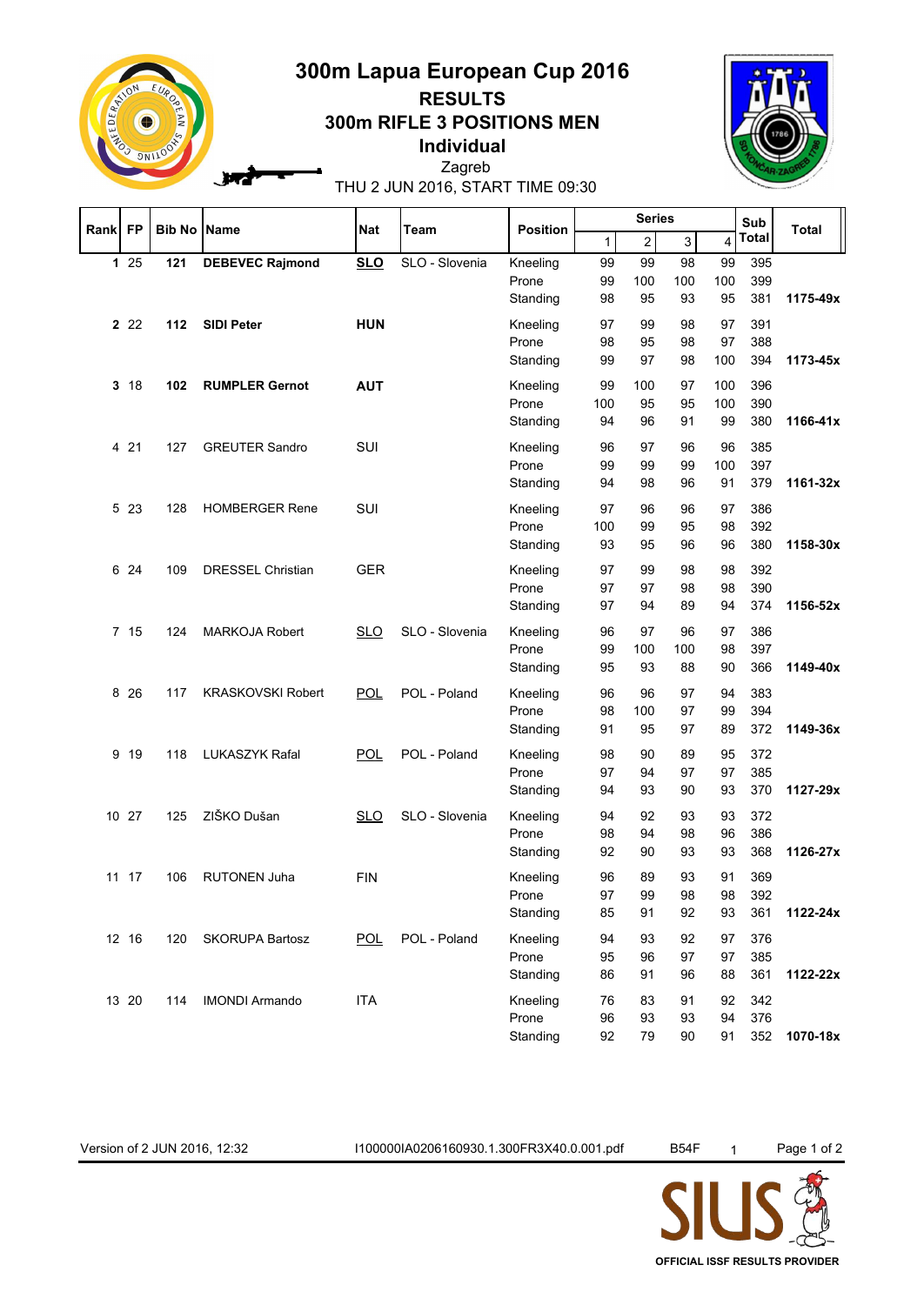| Rank FP |  | <b>Bib No Name</b> | <b>Nat</b> |      | <b>Position</b> | <b>Series</b> | Sub | <b>Total</b> |              |  |
|---------|--|--------------------|------------|------|-----------------|---------------|-----|--------------|--------------|--|
|         |  |                    |            | Γeam |                 |               |     |              | <b>Total</b> |  |

Protest Date / Time:

**OFFICIAL ISSF RESULTS PROVIDER**

| Legend                       |                                     |                      |                                           |    |                     | BE2A4D65    |
|------------------------------|-------------------------------------|----------------------|-------------------------------------------|----|---------------------|-------------|
| <b>Nat</b>                   | <b>Team Member</b><br><b>Nation</b> | <b>Bib No</b><br>Rem | <b>Bib Number</b><br><b>Remarks</b>       | FP | <b>Firing Point</b> |             |
| Version of 2 JUN 2016, 12:32 |                                     |                      | I100000IA0206160930.1.300FR3X40.0.001.pdf |    | <b>B54F</b>         | Page 2 of 2 |
|                              |                                     |                      |                                           |    |                     |             |

Number of athletes on this list: 13; Total number of athletes: 13; Total number of teams: 2

**Summary**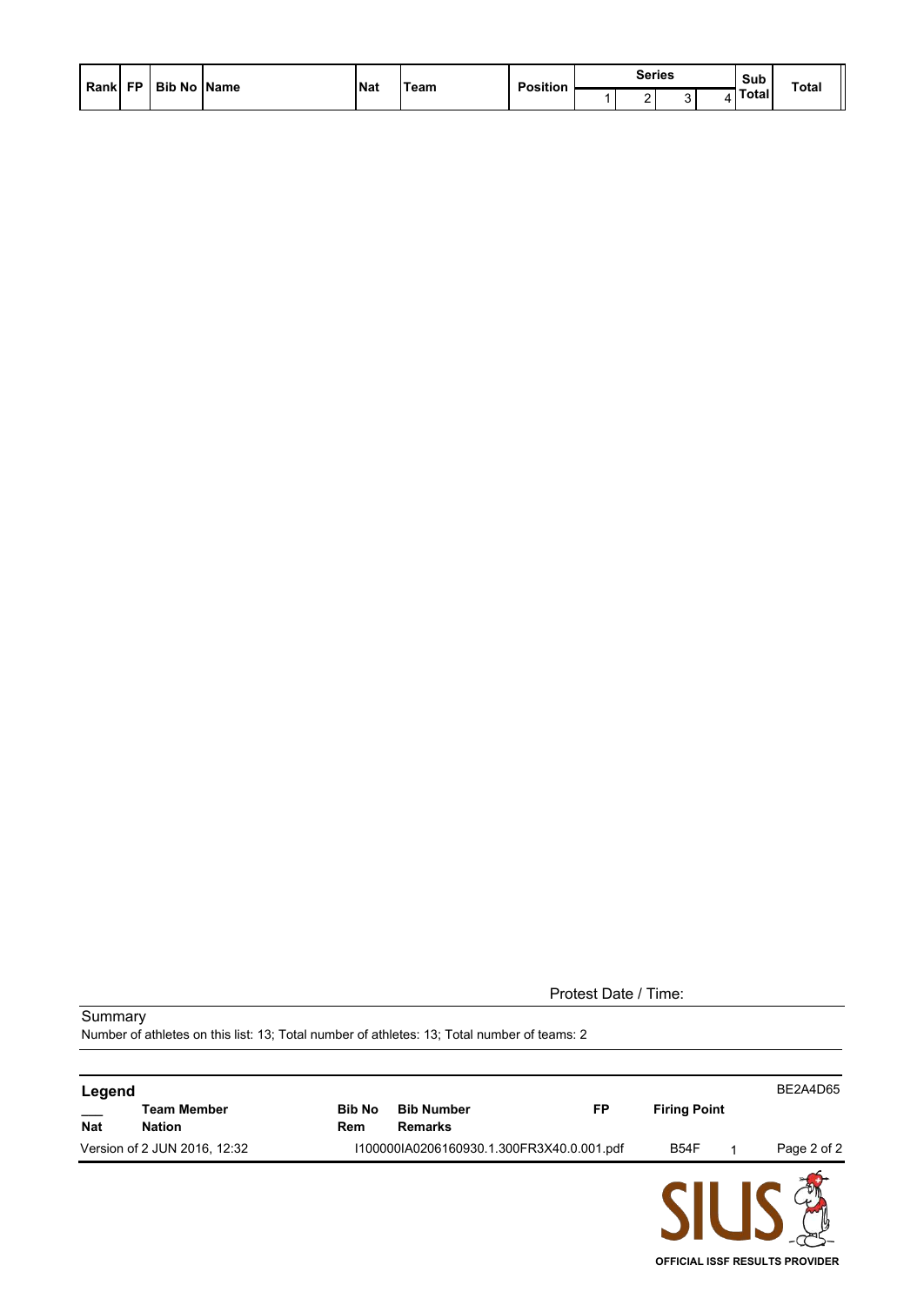#### **300m RIFLE 3 POSITIONS MEN RESULTS**

#### **TEAM**



THU 2 JUN 2016, START TIME 09:30

ानने

|                | <b>Rankl Bib No IName</b>     |                          | <b>Position</b> | <b>Series</b> |                |     | Sub            | <b>Total</b> | <b>Remarks</b>     |  |
|----------------|-------------------------------|--------------------------|-----------------|---------------|----------------|-----|----------------|--------------|--------------------|--|
|                |                               |                          |                 | 1             | $\overline{c}$ | 3   | $\overline{4}$ | Total        |                    |  |
| 1              |                               | <b>SLO - Slovenia</b>    |                 | 289           | 288            | 287 |                | 289 1153     |                    |  |
|                |                               |                          |                 | 296           | 294            | 298 |                | 294 1182     |                    |  |
|                |                               |                          |                 | 285           | 278            | 274 |                |              | 278 1115 3450-116x |  |
|                | 121                           | DEBEVEC Rajmond          | Kneeling        | 99            | 99             | 98  | 99             | 395          |                    |  |
|                |                               |                          | Prone           | 99            | 100            | 100 | 100            | 399          |                    |  |
|                |                               |                          | Standing        | 98            | 95             | 93  | 95             | 381          | 1175-49x           |  |
|                | 124                           | <b>MARKOJA Robert</b>    | Kneeling        | 96            | 97             | 96  | 97             | 386          |                    |  |
|                |                               |                          | Prone           | 99            | 100            | 100 | 98             | 397          |                    |  |
|                |                               |                          | Standing        | 95            | 93             | 88  | 90             | 366          | 1149-40x           |  |
|                | 125                           | ZIŠKO Dušan              | Kneeling        | 94            | 92             | 93  | 93             | 372          |                    |  |
|                |                               |                          | Prone           | 98            | 94             | 98  | 96             | 386          |                    |  |
|                |                               |                          | Standing        | 92            | 90             | 93  | 93             | 368          | 1126-27x           |  |
| $\overline{2}$ |                               | <b>POL - Poland</b>      |                 | 288           | 279            | 278 |                | 286 1131     |                    |  |
|                |                               |                          |                 | 290           | 290            | 291 |                | 293 1164     |                    |  |
|                |                               |                          |                 | 271           | 279            | 283 |                |              | 270 1103 3398-87x  |  |
|                | 117                           | <b>KRASKOVSKI Robert</b> | Kneeling        | 96            | 96             | 97  | 94             | 383          |                    |  |
|                |                               |                          | Prone           | 98            | 100            | 97  | 99             | 394          |                    |  |
|                |                               |                          | Standing        | 91            | 95             | 97  | 89             | 372          | 1149-36x           |  |
|                | 118                           | <b>LUKASZYK Rafal</b>    | Kneeling        | 98            | 90             | 89  | 95             | 372          |                    |  |
|                |                               |                          | Prone           | 97            | 94             | 97  | 97             | 385          |                    |  |
|                |                               |                          | Standing        | 94            | 93             | 90  | 93             | 370          | 1127-29x           |  |
|                | <b>SKORUPA Bartosz</b><br>120 |                          | Kneeling        | 94            | 93             | 92  | 97             | 376          |                    |  |
|                |                               |                          | Prone           | 95            | 96             | 97  | 97             | 385          |                    |  |
|                |                               |                          | Standing        | 86            | 91             | 96  | 88             | 361          | 1122-22x           |  |

Protest Date / Time:

**Summary** Number of athletes on this list: 6; Total number of athletes: 13; Total number of teams: 2

| Legend<br><b>Bib No</b><br><b>Bib Number</b> |                                           |             | 22EE7F3A       |
|----------------------------------------------|-------------------------------------------|-------------|----------------|
| Version of 2 JUN 2016, 12:32                 | I100000TA0206160930.1.300FR3X40.0.001.pdf | <b>B54F</b> | Page 1 of 1    |
|                                              |                                           |             | $\blacksquare$ |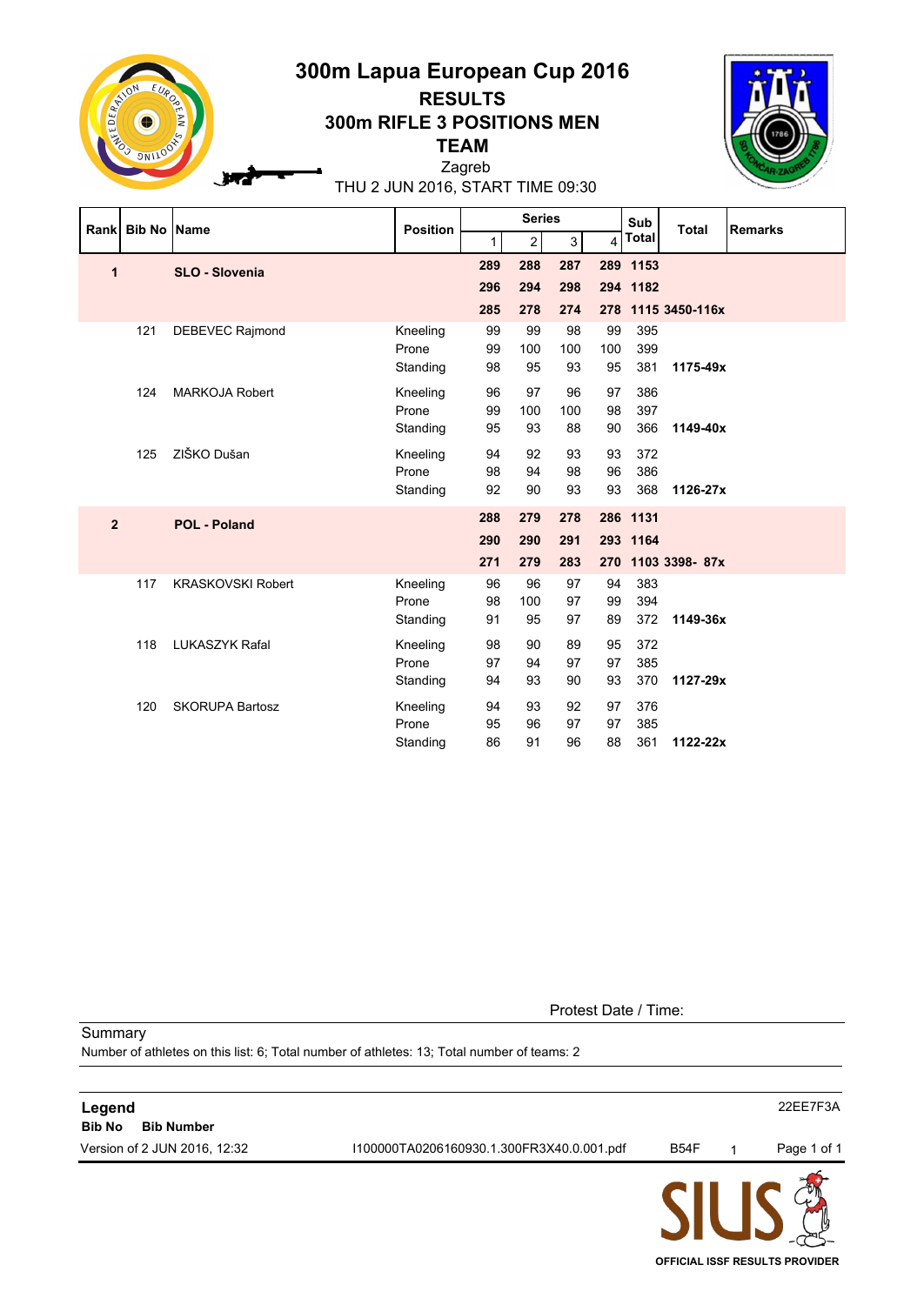#### **300m RIFLE PRONE MEN RESULTS**

**Individual**



WED 1 JUN 2016, START TIME 15:45 Zagreb

ानने

| Rankl        | <b>FP</b> | <b>Bib No Name</b> |                          | <b>Nat</b> | <b>Series</b> |                |     |     |     |    | <b>Total</b> | <b>Remarks</b> |
|--------------|-----------|--------------------|--------------------------|------------|---------------|----------------|-----|-----|-----|----|--------------|----------------|
|              |           |                    |                          |            | $\mathbf{1}$  | $\overline{2}$ | 3   | 4   | 5   | 6  |              |                |
|              | 1 19      | 121                | <b>DEBEVEC Rajmond</b>   | <b>SLO</b> | 98            | 99             | 97  | 98  | 100 | 98 | 590-30x      |                |
|              | 2 27      | 106                | <b>RUTONEN Juha</b>      | <b>FIN</b> | 99            | 97             | 99  | 97  | 98  | 98 | 588-24x      |                |
| $\mathbf{3}$ | 18        | 102                | <b>RUMPLER Gernot</b>    | <b>AUT</b> | 98            | 97             | 100 | 97  | 98  | 98 | 588-21x      |                |
|              | 4 26      | 128                | <b>HOMBERGER Rene</b>    | <b>SUI</b> | 100           | 98             | 98  | 98  | 96  | 97 | 587-21x      |                |
| 5            | 15        | 126                | <b>ACKERMANN Marcel</b>  | SUI        | 99            | 98             | 99  | 96  | 97  | 97 | 586-14x      |                |
|              | 6 22      | 103                | <b>KUNA Josip</b>        | <b>CRO</b> | 99            | 97             | 99  | 97  | 99  | 94 | 585-21x      |                |
|              | 7 13      | 110                | EISERICH Jan             | <b>GER</b> | 100           | 92             | 98  | 98  | 98  | 98 | 584-23x      |                |
|              | 8 12      | 127                | <b>GREUTER Sandro</b>    | <b>SUI</b> | 98            | 98             | 96  | 97  | 97  | 98 | 584-23x      |                |
| 9            | 16        | 101                | <b>GSTINIG Klaus</b>     | AUT        | 99            | 96             | 98  | 99  | 95  | 97 | 584-19x      |                |
|              | 10 14     | 107                | ALDHOUSE Simon           | <b>GBR</b> | 96            | 98             | 98  | 99  | 96  | 97 | 584-18x      |                |
| 11           | 11        | 124                | <b>MARKOJA Robert</b>    | <b>SLO</b> | 99            | 95             | 94  | 100 | 98  | 96 | 582-22x      |                |
|              | 12 30     | 116                | <b>BURDA Andrej</b>      | <b>POL</b> | 98            | 96             | 97  | 96  | 97  | 98 | 582-20x      |                |
| 13           | 20        | 111                | <b>HUMMLER Marco</b>     | <b>GER</b> | 100           | 96             | 98  | 96  | 95  | 97 | 582-19x      |                |
|              | 14 25     | 117                | <b>KRASKOVSKI Robert</b> | <b>POL</b> | 97            | 96             | 97  | 98  | 95  | 96 | 579-20x      |                |
|              | 15 29     | 105                | <b>BRANDT Carsten</b>    | <b>DEN</b> | 96            | 94             | 99  | 97  | 97  | 96 | 579-17x      |                |
|              | 16 23     | 112                | SIDI Peter               | <b>HUN</b> | 97            | 98             | 98  | 92  | 98  | 95 | 578-22x      |                |
|              | 17 17     | 109                | <b>DRESSEL Christian</b> | <b>GER</b> | 97            | 95             | 99  | 95  | 98  | 93 | 577-14x      |                |
|              | 18 28     | 123                | <b>GOTOVINA Gregor</b>   | <b>SLO</b> | 96            | 99             | 94  | 92  | 95  | 96 | 572-17x      |                |
| 19           | 21        | 119                | ROMANCZYK Daniel         | <b>POL</b> | 97            | 96             | 93  | 98  | 94  | 94 | $572 - 13x$  |                |
| 20           | 24        | 108                | <b>FOWKE Richard</b>     | <b>GBR</b> | 92            | 86             | 96  | 94  | 96  | 96 | 560-11x      |                |

Protest Date / Time:

**Summary** Number of athletes on this list: 20; Total number of athletes: 20; Total number of teams: 4

| Legend                             |    |                                           |            |               | <b>DA7C711E</b> |
|------------------------------------|----|-------------------------------------------|------------|---------------|-----------------|
| <b>Bib No</b><br><b>Bib Number</b> | FP | <b>Firing Point</b>                       | <b>Nat</b> | <b>Nation</b> |                 |
| Version of 1 JUN 2016, 16:55       |    | I100000IA0106161545.1.300FR60PR.0.001.pdf |            | <b>B54F</b>   | Page 1 of 1     |
|                                    |    |                                           |            |               |                 |

**OFFICIAL ISSF RESULTS PROVIDER**

 $\mathbb{C}$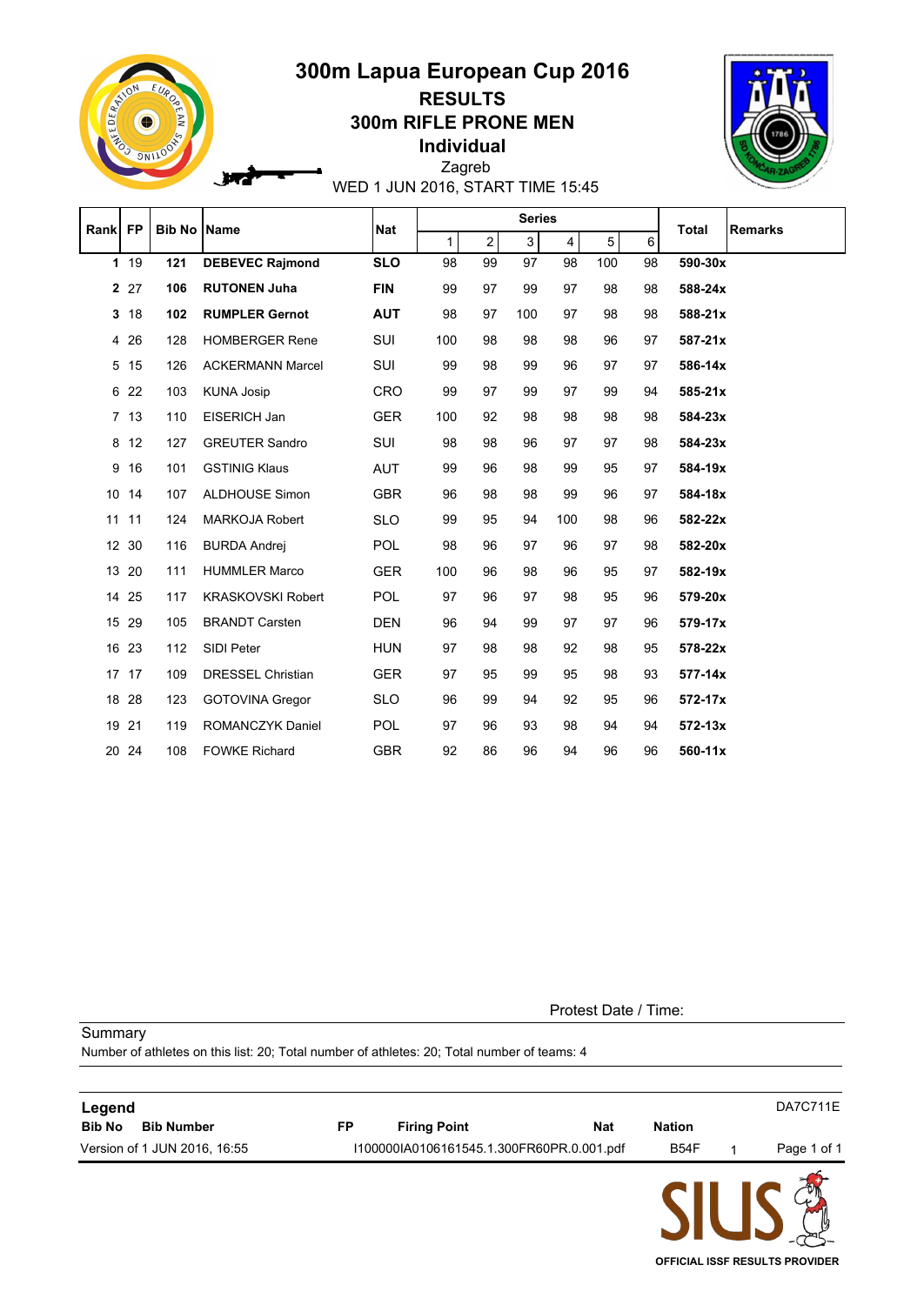#### **300m RIFLE PRONE MEN RESULTS**

#### **TEAM**



WED 1 JUN 2016, START TIME 11:45 Zagreb

अर्क

| Rank           | <b>Bib No Name</b> |                          |     |                | <b>Series</b>  |                |     |     | <b>Total</b> | <b>Remarks</b> |
|----------------|--------------------|--------------------------|-----|----------------|----------------|----------------|-----|-----|--------------|----------------|
|                |                    |                          | 1   | $\overline{c}$ | $\overline{3}$ | $\overline{4}$ | 5   | 6   |              |                |
| $\mathbf{1}$   |                    | <b>SUI - Switzerland</b> | 291 | 295            | 293            | 294            | 293 | 292 | 1758-65x     |                |
|                | 127                | <b>GREUTER Sandro</b>    | 100 | 98             | 98             | 99             | 100 | 97  | 592-20x      |                |
|                | 126                | <b>ACKERMANN Marcel</b>  | 97  | 99             | 97             | 99             | 98  | 97  | 587-21x      |                |
|                | 128                | <b>HOMBERGER Rene</b>    | 94  | 98             | 98             | 96             | 95  | 98  | 579-24x      |                |
| $\overline{2}$ |                    | <b>POL - Poland</b>      | 291 | 292            | 292            | 292            | 295 | 287 | 1749-69x     |                |
|                | 119                | ROMANCZYK Daniel         | 99  | 95             | 95             | 100            | 99  | 97  | 585-22x      |                |
|                | 117                | <b>KRASKOVSKI Robert</b> | 97  | 98             | 98             | 94             | 97  | 94  | 578-22x      |                |
|                | 116                | <b>BURDA Andrej</b>      | 95  | 99             | 99             | 98             | 99  | 96  | 586-25x      |                |
| $\mathbf 3$    |                    | <b>GER</b> - Germany     | 293 | 291            | 290            | 289            | 289 | 286 | 1738-51x     |                |
|                | 109                | <b>DRESSEL Christian</b> | 97  | 98             | 96             | 96             | 94  | 98  | 579-18x      |                |
|                | 110                | EISERICH Jan             | 97  | 95             | 98             | 96             | 98  | 93  | 577-15x      |                |
|                | 111                | <b>HUMMLER Marco</b>     | 99  | 98             | 96             | 97             | 97  | 95  | 582-18x      |                |
| $\overline{4}$ |                    | <b>SLO - Slovenia</b>    | 286 | 293            | 292            | 290            | 291 | 285 | 1737-56x     |                |
|                | 124                | <b>MARKOJA Robert</b>    | 99  | 99             | 96             | 95             | 95  | 93  | 577-16x      |                |
|                | 125                | ZIŠKO Dušan              | 93  | 95             | 96             | 96             | 98  | 95  | 573-14x      |                |
|                | 121                | DEBEVEC Rajmond          | 94  | 99             | 100            | 99             | 98  | 97  | 587-26x      |                |

Protest Date / Time:

**Summary** Number of athletes on this list: 12; Total number of athletes: 35; Total number of teams: 4

| Legend<br><b>Bib No</b><br><b>Bib Number</b><br>E100000TA0106161145.1.300FR60PR.0.001.pdf<br>Version of 1 JUN 2016, 14:47<br><b>B54F</b> |  | and the state of the state of the |             |
|------------------------------------------------------------------------------------------------------------------------------------------|--|-----------------------------------|-------------|
|                                                                                                                                          |  |                                   | Page 1 of 1 |
|                                                                                                                                          |  |                                   | EE40485A    |

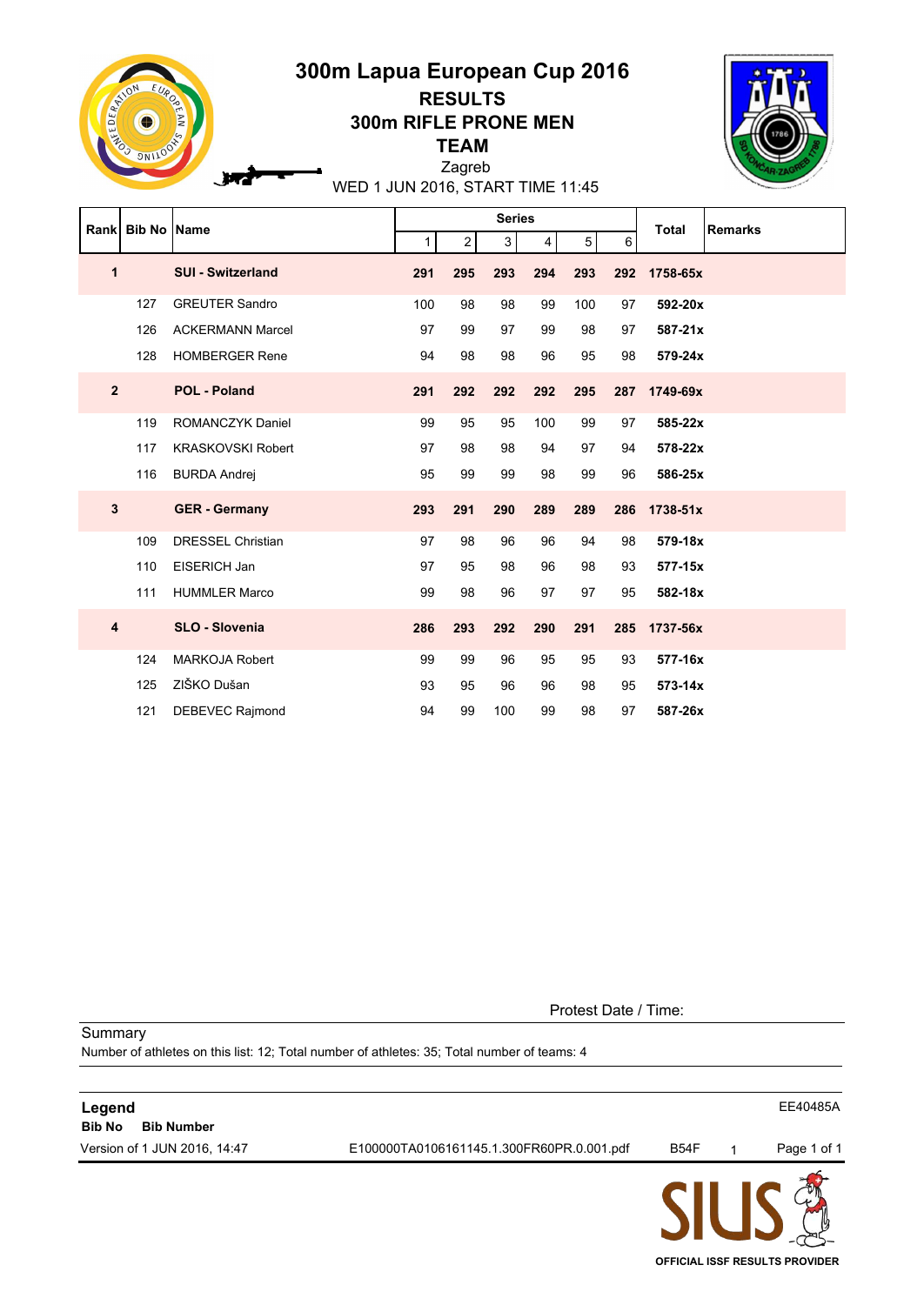#### **Elimination - RELAY 1 of 2 300m RIFLE PRONE MEN RESULTS**



WED 1 JUN 2016, START TIME 11:45 Zagreb

| Rankl           | <b>FP</b> | <b>Bib No Name</b> |                          | <b>Nat</b> | Team                 |              |                | <b>Series</b> |                |     |    | <b>Total</b> | <b>Re</b> |
|-----------------|-----------|--------------------|--------------------------|------------|----------------------|--------------|----------------|---------------|----------------|-----|----|--------------|-----------|
|                 |           |                    |                          |            |                      | $\mathbf{1}$ | $\overline{2}$ | 3             | $\overline{4}$ | 5   | 6  |              | m         |
|                 | 127       | 102                | <b>RUMPLER Gernot</b>    | <b>AUT</b> |                      | 100          | 99             | 98            | 98             | 98  | 99 | 592-28x      |           |
|                 | 2 2 1     | 127                | <b>GREUTER Sandro</b>    | SUI        | SUI - Switzerland    | 100          | 98             | 98            | 99             | 100 | 97 | 592-20x      |           |
| 3               | 15        | 126                | <b>ACKERMANN Marcel</b>  | SUI        | SUI - Switzerland    | 97           | 99             | 97            | 99             | 98  | 97 | 587-21x      |           |
| 4               | 18        | 103                | <b>KUNA Josip</b>        | <b>CRO</b> |                      | 97           | 98             | 97            | 99             | 98  | 97 | 586-23x      |           |
| 5               | 28        | 107                | <b>ALDHOUSE Simon</b>    | <b>GBR</b> |                      | 99           | 98             | 99            | 100            | 95  | 95 | 586-20x      |           |
| 6               | 29        | 119                | ROMANCZYK Daniel         | <b>POL</b> | POL - Poland         | 99           | 95             | 95            | 100            | 99  | 97 | 585-22x      |           |
|                 | 7 22      | 105                | <b>BRANDT Carsten</b>    | <b>DEN</b> |                      | 99           | 97             | 97            | 96             | 99  | 96 | 584-20x      |           |
| 8               | 16        | 106                | <b>RUTONEN Juha</b>      | <b>FIN</b> |                      | 96           | 96             | 96            | 98             | 98  | 98 | 582-24x      |           |
| 9               | 19        | 109                | <b>DRESSEL Christian</b> | <b>GER</b> | <b>GER</b> - Germany | 97           | 98             | 96            | 96             | 94  | 98 | 579-18x      |           |
| 10 <sup>°</sup> | 17        | 117                | <b>KRASKOVSKI Robert</b> | POL        | POL - Poland         | 97           | 98             | 98            | 94             | 97  | 94 | 578-22x      |           |
| 11              | 23        | 123                | <b>GOTOVINA Gregor</b>   | <b>SLO</b> |                      | 98           | 95             | 94            | 96             | 97  | 97 | 577-16x      |           |
| 12              | 20        | 124                | MARKOJA Robert           | <b>SLO</b> | SLO - Slovenia       | 99           | 99             | 96            | 95             | 95  | 93 | 577-16x      |           |
| 13              | 30        | 110                | EISERICH Jan             | <b>GER</b> | <b>GER</b> - Germany | 97           | 95             | 98            | 96             | 98  | 93 | 577-15x      |           |
|                 | 14 25     | 108                | <b>FOWKE Richard</b>     | <b>GBR</b> |                      | 95           | 94             | 96            | 97             | 96  | 96 | 574-12x      |           |
| 15              | 26        | 120                | <b>SKORUPA Bartosz</b>   | POL        |                      | 97           | 98             | 98            | 95             | 90  | 95 | 573-19x      |           |
| 16              | 14        | 125                | ZIŠKO Dušan              | <b>SLO</b> | SLO - Slovenia       | 93           | 95             | 96            | 96             | 98  | 95 | $573 - 14x$  |           |
| 17              | 13        | 118                | <b>LUKASZYK Rafal</b>    | POL        |                      | 92           | 96             | 94            | 92             | 95  | 96 | 565-13x      |           |
| 18              | 24        | 114                | <b>IMONDI Armando</b>    | <b>ITA</b> |                      | 94           | 97             | 95            | 91             | 91  | 76 | 544-10x      |           |

Protest Date / Time:

**Summary** 

Number of athletes on this list: 18; Total number of athletes: 35; Total number of teams: 4

| Legend                          |                                     |                      |                                           |    |                     |  |             |  |
|---------------------------------|-------------------------------------|----------------------|-------------------------------------------|----|---------------------|--|-------------|--|
| $\hspace{0.05cm}$<br><b>Nat</b> | <b>Team Member</b><br><b>Nation</b> | <b>Bib No</b><br>Rem | <b>Bib Number</b><br><b>Remarks</b>       | FP | <b>Firing Point</b> |  |             |  |
|                                 | Version of 1 JUN 2016, 13:35        |                      | E101000IA0106161145.1.300FR60PR.0.001.pdf |    | <b>B54F</b>         |  | Page 1 of 1 |  |
|                                 |                                     |                      |                                           |    |                     |  |             |  |

**OFFICIAL ISSF RESULTS PROVIDER**

**JI**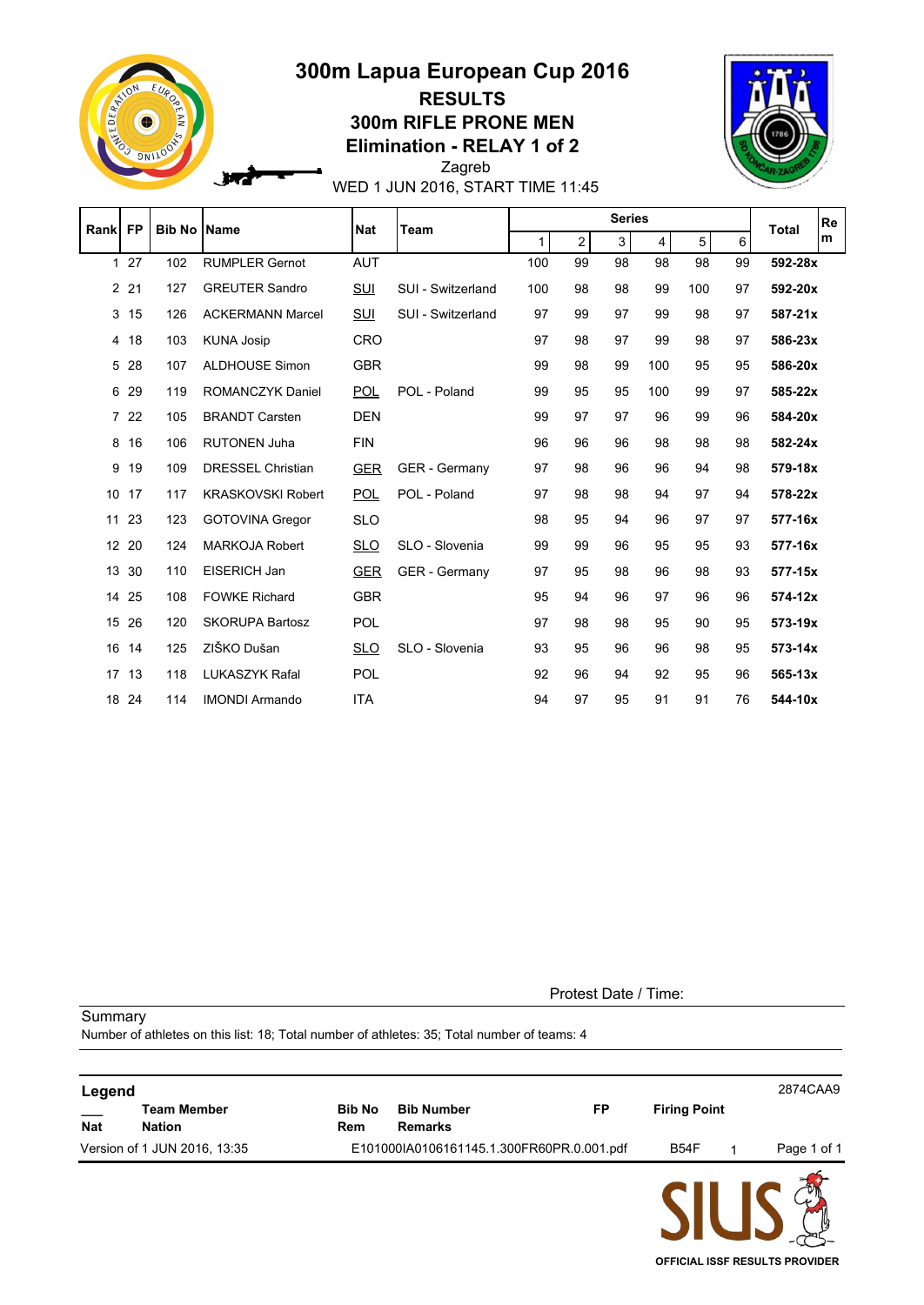#### **Elimination - RELAY 2 of 2 300m RIFLE PRONE MEN RESULTS**



Zagreb

ÎМ

| Rankl | <b>FP</b> | <b>Bib No Name</b> |                        | <b>Nat</b> | <b>Team</b>          |    |    | <b>Series</b> |    |    |    | Total       | <b>Re</b> |
|-------|-----------|--------------------|------------------------|------------|----------------------|----|----|---------------|----|----|----|-------------|-----------|
|       |           |                    |                        |            |                      |    |    | 3             | 4  | 5  | 6  |             | m         |
|       | $1 \t13$  | 101                | <b>GSTINIG Klaus</b>   | <b>AUT</b> |                      | 98 | 99 | 99            | 98 | 99 | 98 | 591-27x     |           |
|       | 2 17      | 121                | <b>DEBEVEC Rajmond</b> | <b>SLO</b> | SLO - Slovenia       | 94 | 99 | 100           | 99 | 98 | 97 | 587-26x     |           |
|       | $3 \t12$  | 116                | <b>BURDA Andrei</b>    | <b>POL</b> | POL - Poland         | 95 | 99 | 99            | 98 | 99 | 96 | 586-25x     |           |
| 4     | 16        | 112                | SIDI Peter             | <b>HUN</b> |                      | 98 | 98 | 96            | 96 | 98 | 98 | 584-23x     |           |
| 5     | 15        | 111                | HUMMI FR Marco         | <b>GER</b> | <b>GER</b> - Germany | 99 | 98 | 96            | 97 | 97 | 95 | 582-18x     |           |
| 6     | 14        | 128                | <b>HOMBERGER Rene</b>  | <b>SUI</b> | SUI - Switzerland    | 94 | 98 | 98            | 96 | 95 | 98 | 579-24x     |           |
|       | 7 19      | 122                | <b>FRECE Venceslav</b> | <b>SLO</b> |                      | 95 | 93 | 98            | 93 | 97 | 97 | $573 - 11x$ |           |
| 8     | 18        | 104                | SINKOVIĆ Danko         | <b>CRO</b> |                      | 92 | 95 | 96            | 94 | 96 | 91 | 564-10x     |           |

Protest Date / Time:

**Summary** 

Number of athletes on this list: 8; Total number of athletes: 35; Total number of teams: 4

| Legend                                 |                                     |                      | 6771C754                                  |    |                     |                                                 |
|----------------------------------------|-------------------------------------|----------------------|-------------------------------------------|----|---------------------|-------------------------------------------------|
| $\overline{\phantom{a}}$<br><b>Nat</b> | <b>Team Member</b><br><b>Nation</b> | <b>Bib No</b><br>Rem | <b>Bib Number</b><br><b>Remarks</b>       | FP | <b>Firing Point</b> |                                                 |
|                                        | Version of 1 JUN 2016, 14:46        |                      | E102000IA0106161345.1.300FR60PR.0.001.pdf |    | <b>B54F</b>         | Page 1 of 1                                     |
|                                        |                                     |                      |                                           |    |                     | $\overline{a}$ in $\overline{a}$ $\overline{a}$ |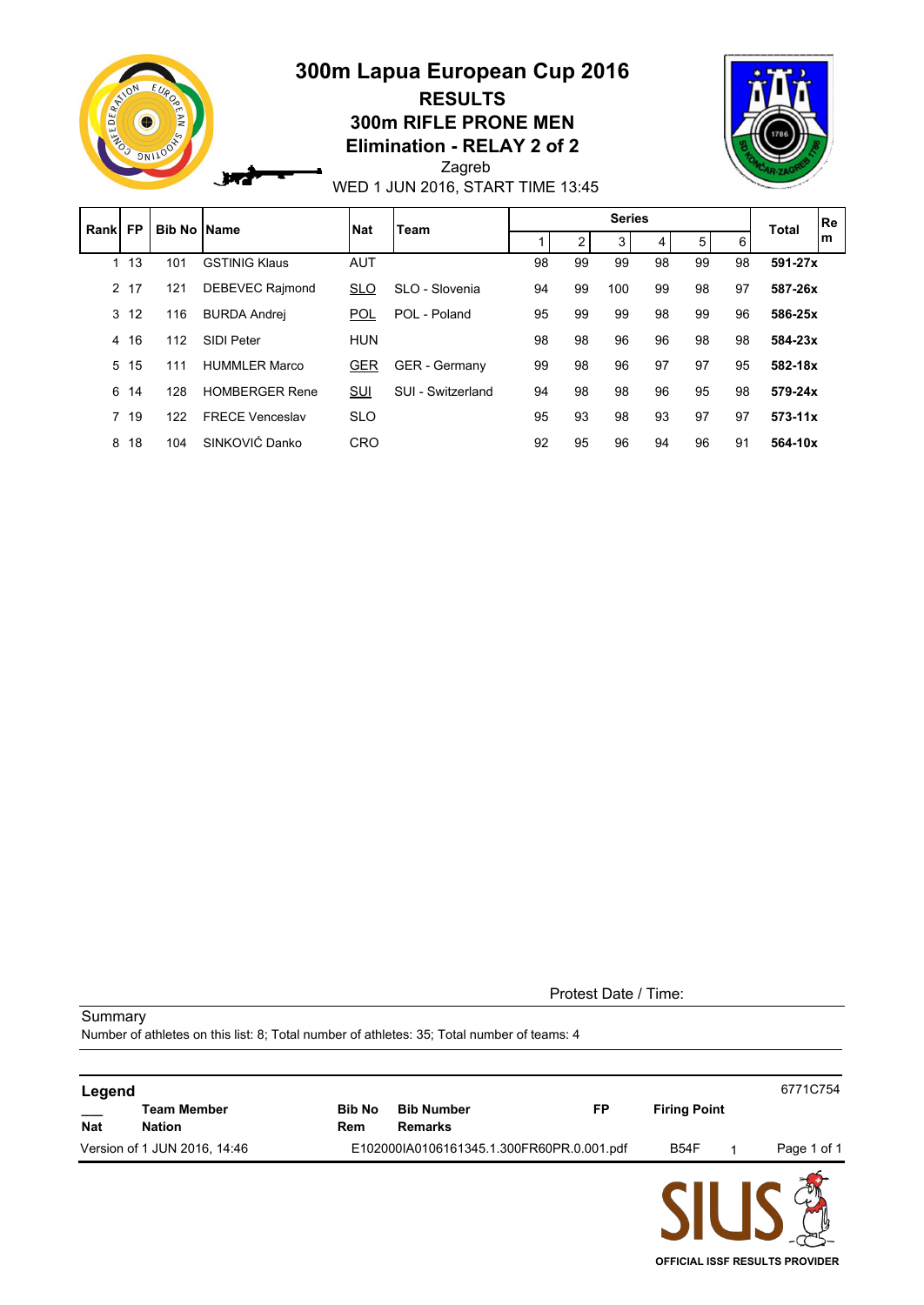#### **300m STANDARD RIFLE MEN RESULTS**

**Individual**



Zagreb

FRI 3 JUN 2016, START TIME 09:30

**Arri** 

|      |           |                    |                             |            |                       |                 | <b>Series</b> |                | Sub          |              |                |
|------|-----------|--------------------|-----------------------------|------------|-----------------------|-----------------|---------------|----------------|--------------|--------------|----------------|
| Rank | <b>FP</b> | <b>Bib No Name</b> |                             | <b>Nat</b> | Team                  | <b>Position</b> | $\mathbf{1}$  | $\overline{2}$ | <b>Total</b> | <b>Total</b> | <b>Remarks</b> |
|      | 1 19      | 102                | <b>RUMPLER Gernot</b>       | <b>AUT</b> |                       | Kneeling        | 99            | 97             | 196          |              |                |
|      |           |                    |                             |            |                       | Prone           | 97            | 98             | 195          |              |                |
|      |           |                    |                             |            |                       | Standing        | 95            | 99             | 194          | 585-25x      |                |
|      | 2 2 1     | 121                | <b>DEBEVEC Rajmond</b>      | <b>SLO</b> | SLO - Sloven Kneeling |                 | 97            | 95             | 192          |              |                |
|      |           |                    |                             |            |                       | Prone           | 100           | 96             | 196          |              |                |
|      |           |                    |                             |            |                       | Standing        | 95            | 95             | 190          | 578-14x      |                |
|      | 3, 16     | 112                | <b>SIDI Peter</b>           | <b>HUN</b> |                       | Kneeling        | 96            | 96             | 192          |              |                |
|      |           |                    |                             |            |                       | Prone           | 93            | 99             | 192          |              |                |
|      |           |                    |                             |            |                       | Standing        | 93            | 98             | 191          | 575-19x      |                |
|      |           |                    |                             |            |                       |                 |               |                |              |              |                |
|      | 4 17      | 124                | <b>MARKOJA Robert</b>       | <b>SLO</b> | SLO - Sloven Kneeling |                 | 95            | 97             | 192          |              |                |
|      |           |                    |                             |            |                       | Prone           | 99            | 99             | 198          |              |                |
|      |           |                    |                             |            |                       | Standing        | 90            | 94             | 184          | 574-20x      |                |
|      | 5 27      | 117                | <b>KRASKOVSKI Robert</b>    | <b>POL</b> | POL - Poland Kneeling |                 | 94            | 93             | 187          |              |                |
|      |           |                    |                             |            |                       | Prone           | 96            | 96             | 192          |              |                |
|      |           |                    |                             |            |                       | Standing        | 91            | 98             | 189          | 568-15x      |                |
|      | 6 20      | 118                | <b>LUKASZYK Rafal</b>       | <b>POL</b> | POL - Poland Kneeling |                 | 98            | 93             | 191          |              |                |
|      |           |                    |                             |            |                       | Prone           | 96            | 97             | 193          |              |                |
|      |           |                    |                             |            |                       | Standing        | 89            | 93             | 182          | 566-13x      |                |
|      | 7 25      | 127                | <b>GREUTER Sandro</b>       | SUI        |                       | Kneeling        | 95            | 92             | 187          |              |                |
|      |           |                    |                             |            |                       | Prone           | 97            | 96             | 193          |              |                |
|      |           |                    |                             |            |                       | Standing        | 91            | 92             | 183          | 563-12x      |                |
|      |           |                    |                             |            |                       |                 |               |                |              |              |                |
|      | 8 14      | 128                | <b>HOMBERGER Rene</b>       | SUI        |                       | Kneeling        | 95            | 93             | 188          |              |                |
|      |           |                    |                             |            |                       | Prone           | 98            | 96             | 194          |              |                |
|      |           |                    |                             |            |                       | Standing        | 90            | 90             | 180          | 562-14x      |                |
|      | 9 23      | 125                | ZIŠKO Dušan                 | <b>SLO</b> | SLO - Sloven Kneeling |                 | 95            | 92             | 187          |              |                |
|      |           |                    |                             |            |                       | Prone           | 98            | 98             | 196          |              |                |
|      |           |                    |                             |            |                       | Standing        | 90            | 88             | 178          | $561 - 13x$  |                |
|      | 10 18     | 120                | <b>SKORUPA Bartosz</b>      | <b>POL</b> | POL - Poland Kneeling |                 | 96            | 96             | 192          |              |                |
|      |           |                    |                             |            |                       | Prone           | 97            | 95             | 192          |              |                |
|      |           |                    |                             |            |                       | Standing        | 84            | 90             | 174          | 558-15x      |                |
|      | 11 15     | 106                | <b>RUTONEN Juha</b>         | <b>FIN</b> |                       | Kneeling        | 87            | 92             | 179          |              |                |
|      |           |                    |                             |            |                       | Prone           | 97            | 98             | 195          |              |                |
|      |           |                    |                             |            |                       | Standing        | 90            | 88             | 178          | 552- 7x      |                |
|      |           |                    |                             |            |                       | Kneeling        |               |                | 179          |              |                |
|      | 12 22     | 113                | <b>BOCCALARI Ferdinando</b> | <u>ITA</u> | ITA - Italia          | Prone           | 91<br>95      | 88<br>95       | 190          |              |                |
|      |           |                    |                             |            |                       | Standing        | 84            | 86             | 170          | 539-10x      |                |
|      |           |                    |                             |            |                       |                 |               |                |              |              |                |
|      | 13 24     | 115                | PRODAN Lorenzo              | <b>ITA</b> | ITA - Italia          | Kneeling        | 89            | 88             | 177          |              |                |
|      |           |                    |                             |            |                       | Prone           | 92            | 93             | 185          |              |                |
|      |           |                    |                             |            |                       | Standing        | 85            | 83             | 168          | 530- 7x      |                |
|      | 14 26     | 114                | <b>IMONDI Armando</b>       | <u>ITA</u> | ITA - Italia          | Kneeling        | 88            | 79             | 167          |              |                |
|      |           |                    |                             |            |                       | Prone           | 79            | 91             | 170          |              |                |
|      |           |                    |                             |            |                       | Standing        | 80            | 59             | 139          | 476- 3x A 2  |                |
|      |           |                    |                             |            |                       |                 |               |                |              |              |                |

Version of 3 JUN 2016, 11:32 I100000IA0306160930.1.300STR3X20.0.001.pdf B54F 1 Page 1 of 2

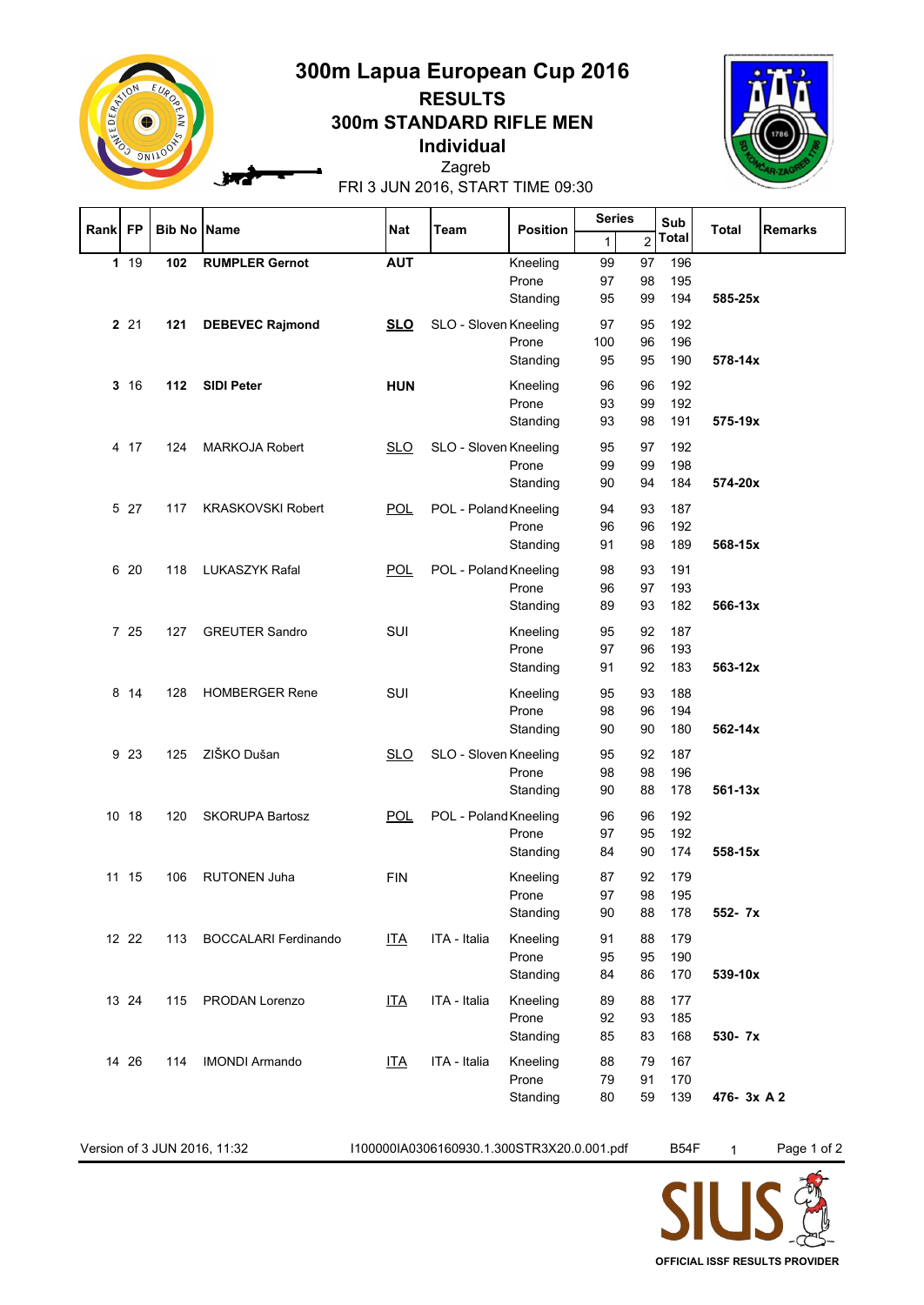|  | l Rankl FP I Bib No IName | <b>Nat</b> |      | <b>Position</b> | Series | Sub                            | <b>Total</b> | <b>Remarks</b> |
|--|---------------------------|------------|------|-----------------|--------|--------------------------------|--------------|----------------|
|  |                           |            | Team |                 |        | $\overline{\mathcal{D}}$ Total |              |                |

Protest Date / Time:

| Summary              | Number of athletes on this list: 14; Total number of athletes: 14; Total number of teams: 3 |               |                                            |           |                     |             |
|----------------------|---------------------------------------------------------------------------------------------|---------------|--------------------------------------------|-----------|---------------------|-------------|
| A <sub>2</sub>       | Athlete 114 IMONDI Armando (ITA) - ISSF Rule 6.11.8.3 Cross shot in sighters                |               |                                            |           |                     |             |
| Legend<br><b>Nat</b> | <b>Team Member</b><br><b>Nation</b>                                                         | <b>Bib No</b> | <b>Bib Number</b>                          | <b>FP</b> | <b>Firing Point</b> | 4D67E7CD    |
|                      | Version of 3 JUN 2016, 11:32                                                                |               | I100000IA0306160930.1.300STR3X20.0.001.pdf |           | <b>B54F</b>         | Page 2 of 2 |
|                      |                                                                                             |               |                                            |           |                     |             |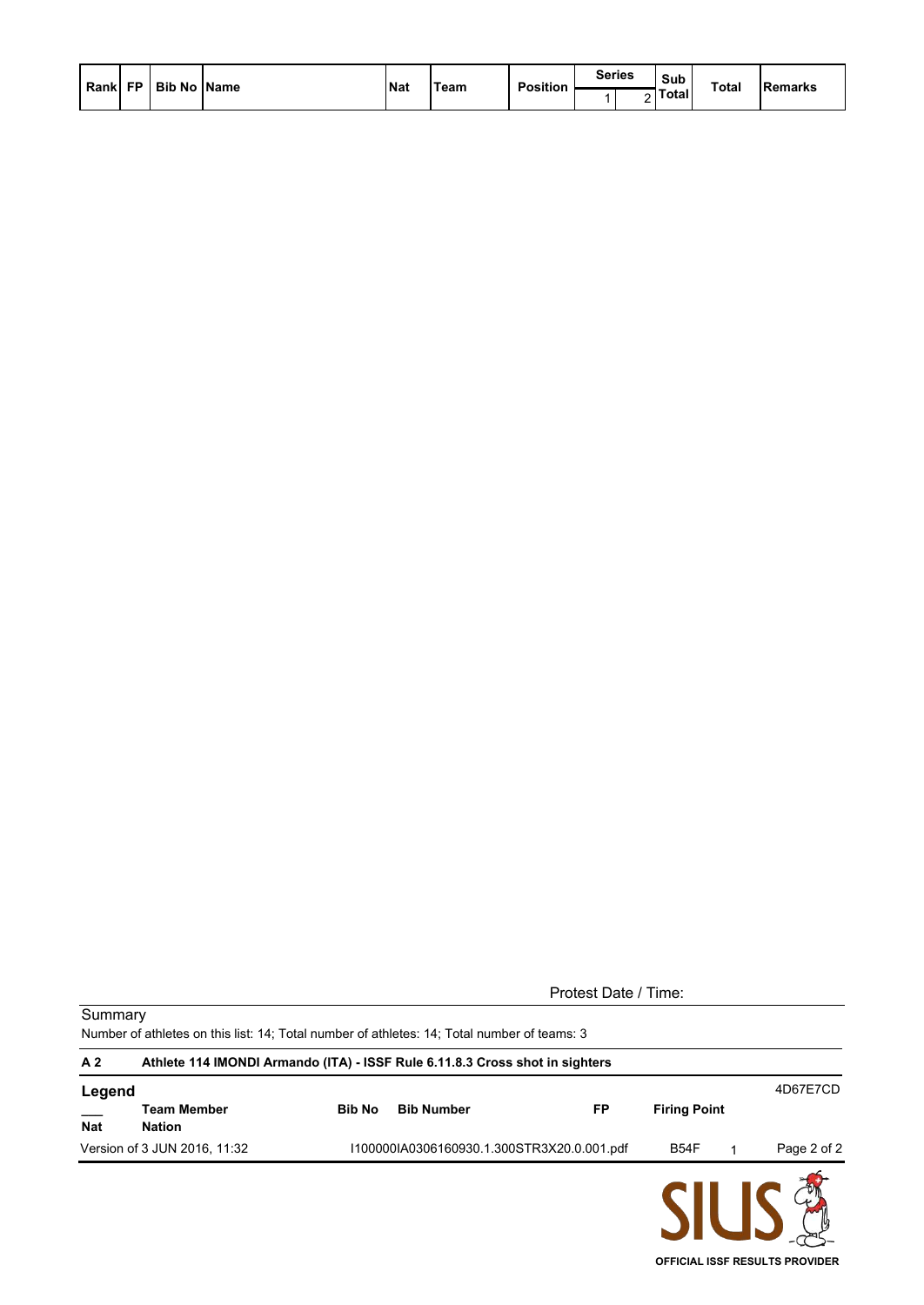#### **300m STANDARD RIFLE MEN RESULTS**

#### **TEAM**



Zagreb

FRI 3 JUN 2016, START TIME 09:30

| Rank           | <b>Bib No   Name</b> |                             | <b>Position</b>   | <b>Series</b> |                | Sub        | <b>Total</b> | <b>Remarks</b> |
|----------------|----------------------|-----------------------------|-------------------|---------------|----------------|------------|--------------|----------------|
|                |                      |                             |                   | 1             | $\overline{2}$ | Total      |              |                |
| $\mathbf{1}$   |                      | <b>SLO - Slovenia</b>       |                   | 287           | 284            | 571        |              |                |
|                |                      |                             |                   | 297           | 293            | 590        |              |                |
|                |                      |                             |                   | 275           | 277            |            | 552 1713-47x |                |
|                | 121                  | DEBEVEC Rajmond             | Kneeling          | 97            | 95             | 192        |              |                |
|                |                      |                             | Prone             | 100           | 96             | 196        |              |                |
|                |                      |                             | Standing          | 95            | 95             | 190        | 578-14x      |                |
|                | 124                  | <b>MARKOJA Robert</b>       | Kneeling          | 95            | 97             | 192        |              |                |
|                |                      |                             | Prone             | 99<br>90      | 99<br>94       | 198<br>184 | 574-20x      |                |
|                |                      |                             | Standing          |               |                |            |              |                |
|                | 125                  | ZIŠKO Dušan                 | Kneeling          | 95            | 92             | 187        |              |                |
|                |                      |                             | Prone<br>Standing | 98<br>90      | 98<br>88       | 196<br>178 | $561 - 13x$  |                |
|                |                      |                             |                   |               |                |            |              |                |
| $\overline{2}$ |                      | <b>POL - Poland</b>         |                   | 288           | 282            | 570        |              |                |
|                |                      |                             |                   | 289           | 288            | 577        |              |                |
|                |                      |                             |                   | 264           | 281            | 545        | 1692-43x     |                |
|                | 117                  | <b>KRASKOVSKI Robert</b>    | Kneeling          | 94            | 93             | 187        |              |                |
|                |                      |                             | Prone<br>Standing | 96<br>91      | 96<br>98       | 192<br>189 | 568-15x      |                |
|                |                      |                             |                   |               |                |            |              |                |
|                | 118                  | <b>LUKASZYK Rafal</b>       | Kneeling<br>Prone | 98<br>96      | 93<br>97       | 191<br>193 |              |                |
|                |                      |                             | Standing          | 89            | 93             | 182        | 566-13x      |                |
|                | 120                  | <b>SKORUPA Bartosz</b>      | Kneeling          | 96            | 96             | 192        |              |                |
|                |                      |                             | Prone             | 97            | 95             | 192        |              |                |
|                |                      |                             | Standing          | 84            | 90             | 174        | 558-15x      |                |
|                |                      |                             |                   | 268           | 255            | 523        |              |                |
| 3              |                      | <b>ITA - Italia</b>         |                   | 266           | 279            | 545        |              |                |
|                |                      |                             |                   | 249           | 228            | 477        | 1545-20x     |                |
|                | 113                  | <b>BOCCALARI Ferdinando</b> | Kneeling          | 91            | 88             | 179        |              |                |
|                |                      |                             | Prone             | 95            | 95             | 190        |              |                |
|                |                      |                             | Standing          | 84            | 86             | 170        | 539-10x      |                |
|                | 115                  | PRODAN Lorenzo              | Kneeling          | 89            | 88             | 177        |              |                |
|                |                      |                             | Prone             | 92            | 93             | 185        |              |                |
|                |                      |                             | Standing          | 85            | 83             | 168        | 530- 7x      |                |
|                | 114                  | <b>IMONDI Armando</b>       | Kneeling          | 88            | 79             | 167        |              |                |
|                |                      |                             | Prone             | 79            | 91             | 170        |              |                |
|                |                      |                             | Standing          | 80            | 59             | 139        | 476-3x A 2   |                |

Version of 3 JUN 2016, 11:32 I100000TA0306160930.1.300STR3X20.0.001.pdf B54F 1 Page 1 of 2

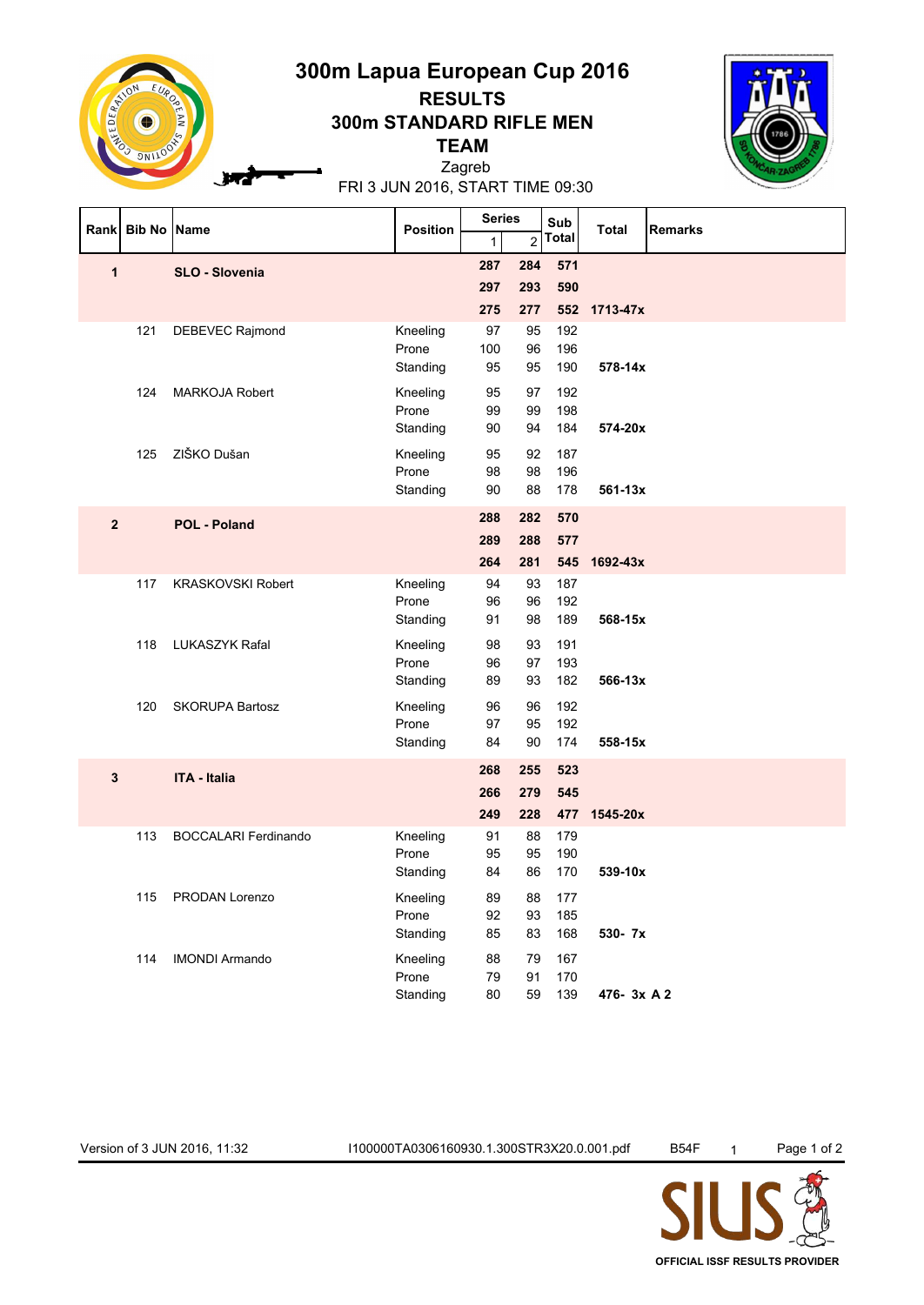|  |  | Rank Bib No Name | <b>Position</b> | <b>Series</b> | Sub               | <b>Total</b> | <b>Remarks</b> |
|--|--|------------------|-----------------|---------------|-------------------|--------------|----------------|
|  |  |                  |                 |               | <b>Total</b><br>- |              |                |

Protest Date / Time:

| Number of athletes on this list: 9; Total number of athletes: 14; Total number of teams: 3 |                              |                                                                              |             |  |             |  |  |  |  |  |
|--------------------------------------------------------------------------------------------|------------------------------|------------------------------------------------------------------------------|-------------|--|-------------|--|--|--|--|--|
| A <sub>2</sub>                                                                             |                              | Athlete 114 IMONDI Armando (ITA) - ISSF Rule 6.11.8.3 Cross shot in sighters |             |  |             |  |  |  |  |  |
| Legend<br><b>Bib No</b>                                                                    | <b>Bib Number</b>            |                                                                              |             |  | C188455E    |  |  |  |  |  |
|                                                                                            | Version of 3 JUN 2016, 11:32 | I100000TA0306160930.1.300STR3X20.0.001.pdf                                   | <b>B54F</b> |  | Page 2 of 2 |  |  |  |  |  |
|                                                                                            |                              |                                                                              |             |  |             |  |  |  |  |  |

**Summary**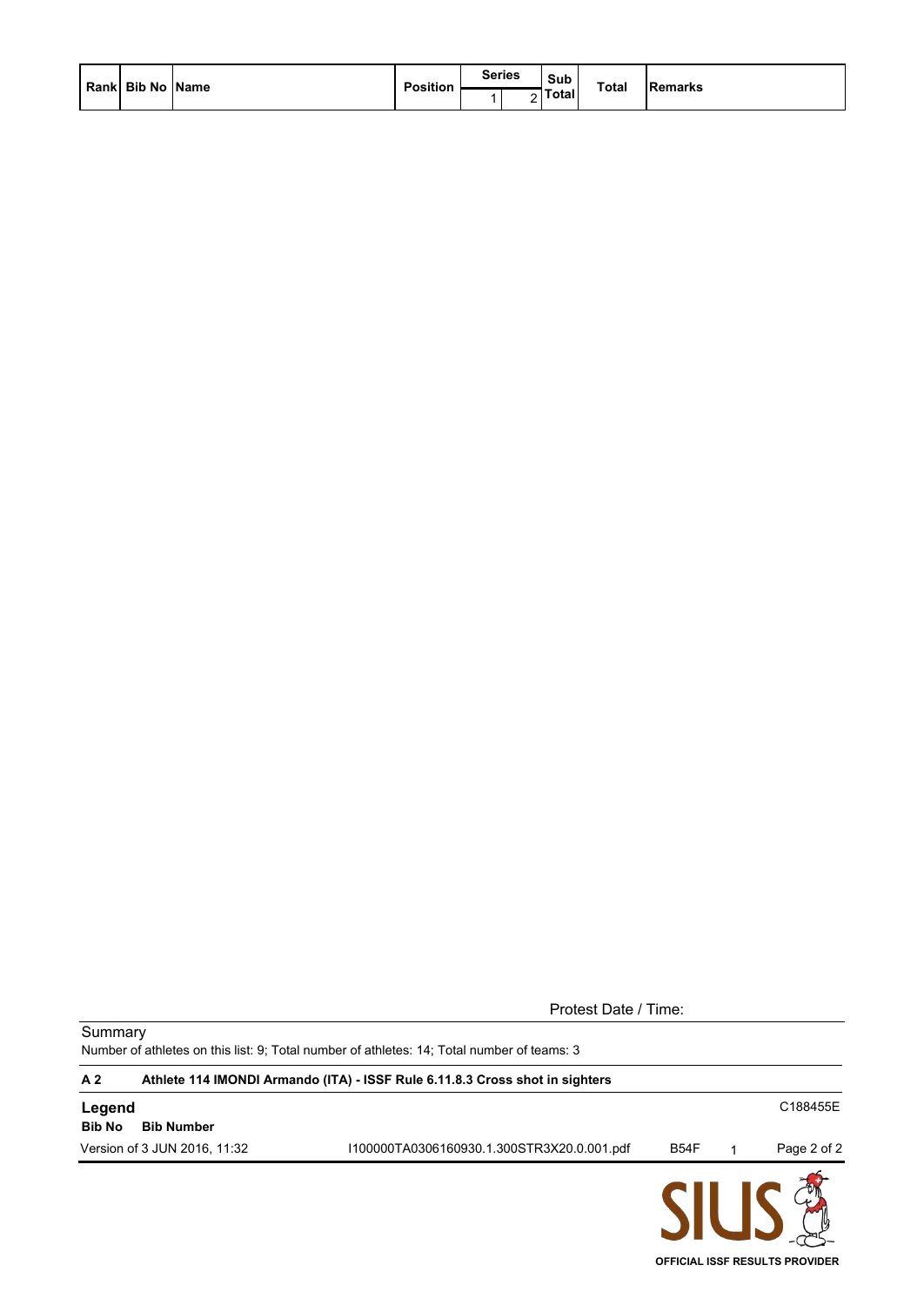**300m Lapua European Cup 2016 RESULTS**

ਾ ਹੈ

## **300m RIFLE 3 POSITIONS WOMEN**

**Individual** Zagreb



THU 2 JUN 2016, START TIME 13:30

|              | Rank FP |     | <b>Bib No Name</b>        | <b>Nat</b> | <b>Position</b> | <b>Series</b> |    | Sub   | <b>Total</b> | <b>Remarks</b> |
|--------------|---------|-----|---------------------------|------------|-----------------|---------------|----|-------|--------------|----------------|
|              |         |     |                           |            |                 |               | 2  | Total |              |                |
| $\mathbf{1}$ | 22      | 207 | <b>BRUHLMANN Andrea</b>   | <b>SUI</b> | Kneeling        | 96            | 99 | 195   |              |                |
|              |         |     |                           |            | Prone           | 100           | 99 | 199   |              |                |
|              |         |     |                           |            | Standing        | 94            | 92 | 186   | 580-17x      |                |
|              | 2 19    | 209 | <b>SCHNIDER Marina</b>    | <b>SUI</b> | Kneeling        | 97            | 95 | 192   |              |                |
|              |         |     |                           |            | Prone           | 98            | 98 | 196   |              |                |
|              |         |     |                           |            | Standing        | 94            | 94 | 188   | 576-18x      |                |
|              | 321     | 206 | <b>ORAŽEM Renata</b>      | <b>SLO</b> | Kneeling        | 96            | 92 | 188   |              |                |
|              |         |     |                           |            | Prone           | 97            | 99 | 196   |              |                |
|              |         |     |                           |            | Standing        | 89            | 96 | 185   | 569-15x      |                |
|              | 4 20    | 202 | KORTSAGINA Ljudmila       | <b>EST</b> | Kneeling        | 91            | 98 | 189   |              |                |
|              |         |     |                           |            | Prone           | 98            | 99 | 197   |              |                |
|              |         |     |                           |            | Standing        | 88            | 90 | 178   | 564-14x      |                |
|              | 5 23    | 203 | <b>VORONOVA Anzela</b>    | <b>EST</b> | Kneeling        | 96            | 96 | 192   |              |                |
|              |         |     |                           |            | Prone           | 97            | 99 | 196   |              |                |
|              |         |     |                           |            | Standing        | 83            | 92 | 175   | 563-15x      |                |
|              | 6 24    | 208 | <b>FUGLISTER Fabienne</b> | SUI        | Kneeling        | 90            | 93 | 183   |              |                |
|              |         |     |                           |            | Prone           | 100           | 96 | 196   |              |                |
|              |         |     |                           |            | Standing        | 97            | 82 | 179   | 558-17x      |                |
|              | 7 18    | 201 | DRAKULIĆ Sanja            | <b>CRO</b> | Kneeling        | 87            | 86 | 173   |              |                |
|              |         |     |                           |            | Prone           | 88            | 94 | 182   |              |                |
|              |         |     |                           |            | Standing        | 85            | 82 | 167   | $522 - 7x$   |                |

Protest Date / Time:

**Summary** Number of athletes on this list: 7; Total number of athletes: 7; Total number of teams: 0

| Legend                             |    |                                          |            |               |   | 59D42E1F    |
|------------------------------------|----|------------------------------------------|------------|---------------|---|-------------|
| <b>Bib No</b><br><b>Bib Number</b> | FP | <b>Firing Point</b>                      | <b>Nat</b> | <b>Nation</b> |   |             |
| Version of 2 JUN 2016, 15:38       |    | I000000IA0206161330.1.300R3X20.0.001.pdf |            | <b>B54F</b>   | 2 | Page 1 of 1 |
|                                    |    |                                          |            |               |   | N,          |